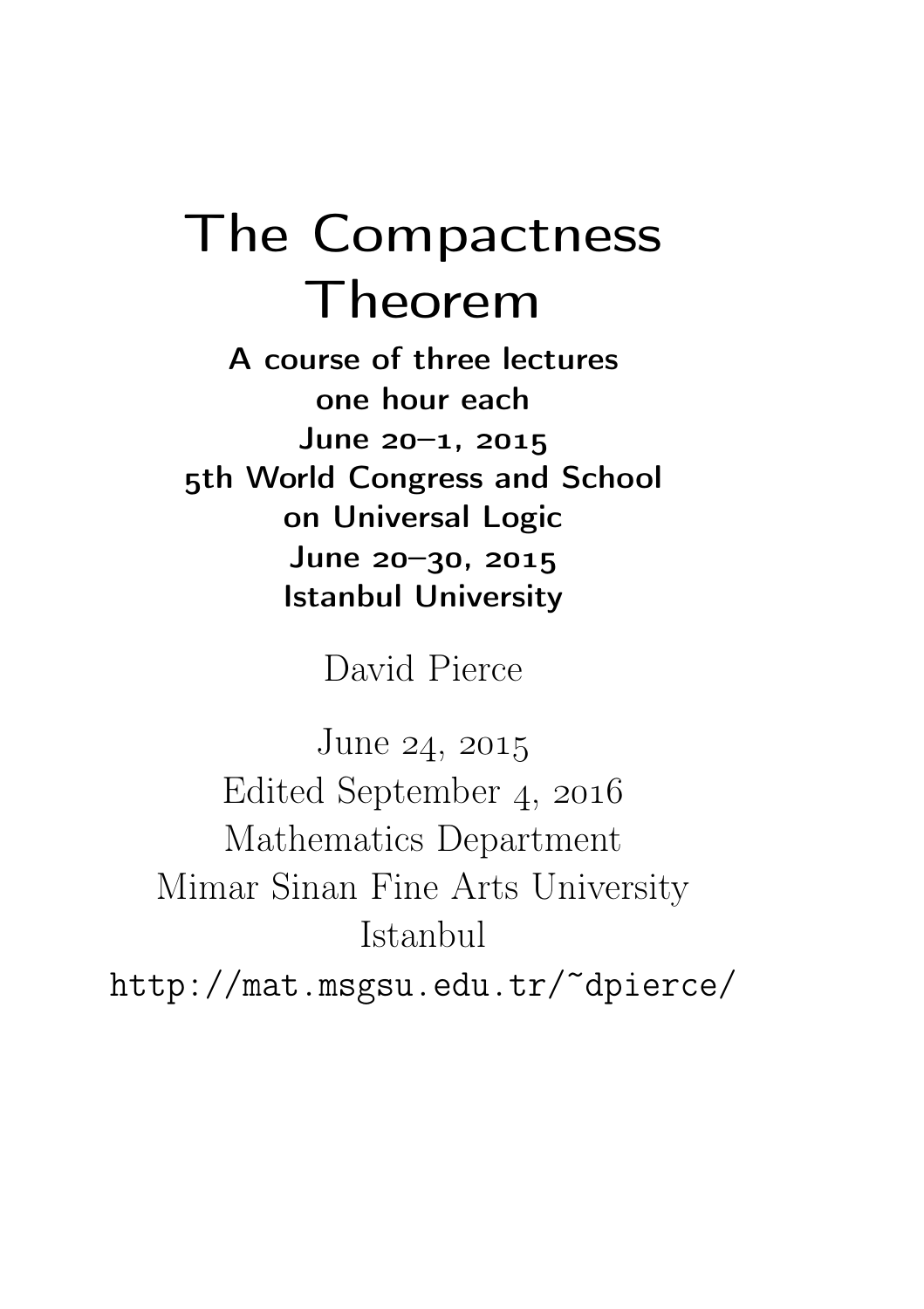# **Contents**

| Preface  |                                        |    |  |
|----------|----------------------------------------|----|--|
| Abstract | 7                                      |    |  |
|          | 1 Compactness in Action                | 10 |  |
|          | 2 Compactness as a Topological Theorem | 16 |  |
|          | 3 Compactness Proved                   | 23 |  |
|          | <b>Bibliography</b>                    |    |  |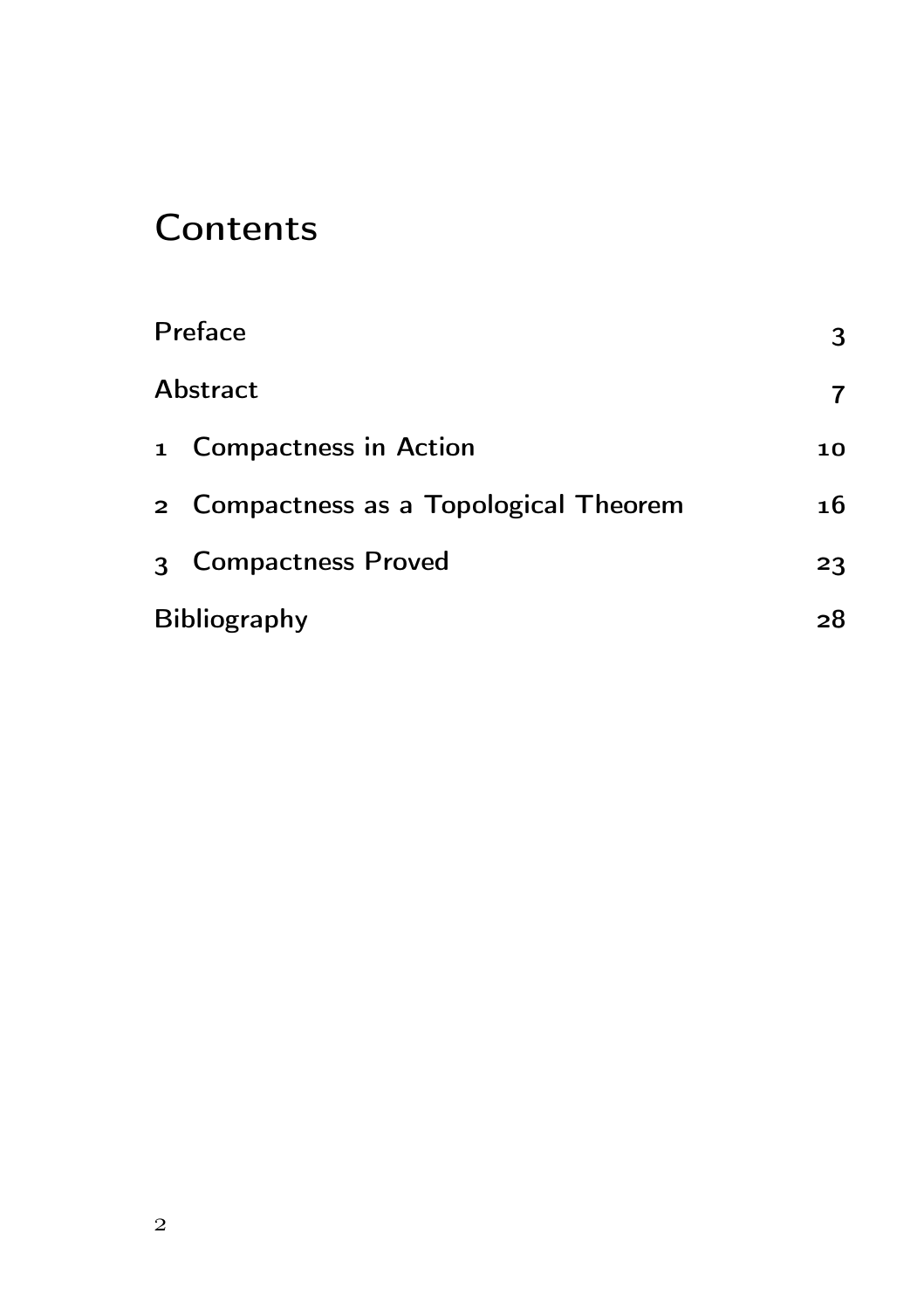# Preface

This document consists of transcriptions of the three hour lectures of my course on the Compactness Theorem in the 5th World Congress and School on Universal Logic, June, 2015.

I submitted the abstract (also included here) some nine months in advance of the School. I have added the footnotes, and the year  $(1908)$  of Zermelo's axioms; otherwise the abstract is unchanged, though the references are now incorporated with others at the end of the present document. Every work mentioned with a year has a citation in the references. The submitted abstract was placed in a frame (t5-compactness.html) on the website (http:// www.uni-log.org/) of the School and Congress: apparently this frame represented a conversion from the pdf version of my submitted abstract, since hyphens were retained, though they no longer marked the ends of lines. The use of frames means it is not possible to give a single link to the abstract as it was meant to be seen; one must say rather, "go to http://www.uni-log.org/start5.html, click on 'Tutorials,' and then click on 'Compactness Theorem.' "

Mostly in the summer of  $2014$ , I composed several collections of notes relevant to the Compactness Theorem. These notes concerned, respectively,

- () the Löwenheim–Skolem Theorem,
- () Gödel's Completeness Theorem,
- $(3)$  Tarski's 1950 ICM address (giving the Compactness Theorem its current name),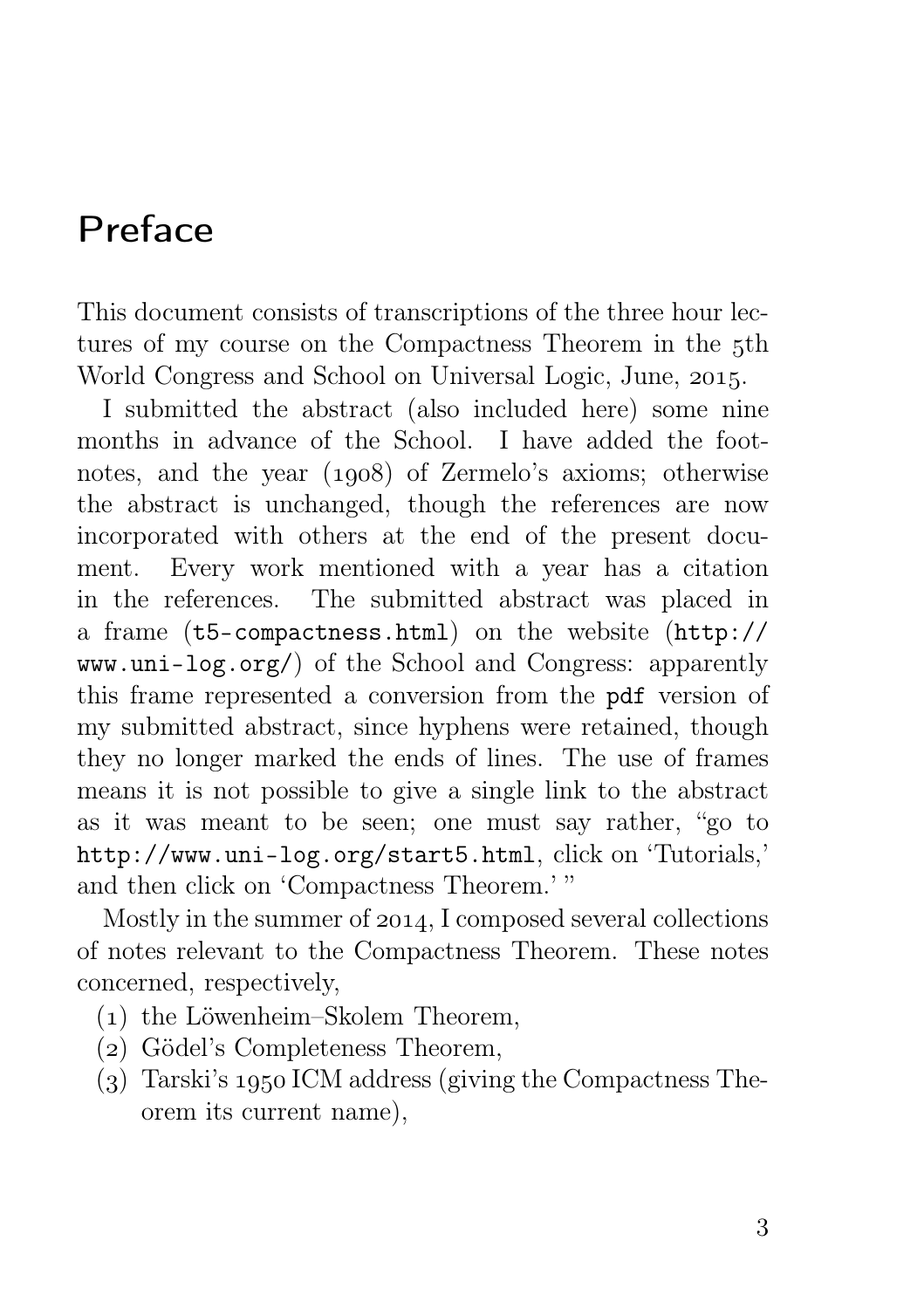- $(4)$  Lindström's Theorem,
- $(5)$  logics in general, and
- () the Compactness Theorem itself.

In July, I gave a two-week course on nonstandard analysis at the Nesin Mathematics Village, Şirince; and in this course I considered the logical relations between the Compactness Theorem, Łoś's Theorem, and the Prime and Maximal Ideal Theorems. I typed up and edited my lectures in this course. I then gave a half-hour talk on the Compactness Theorem at the Caucasian Mathematics Conference, Tbilisi, September  $\& 6$ , 2014. I used slides for that talk, and the course that is the subject of the present document is basically an expanded version of those slides. All of these documents are among my webpages.

I started typing notes for the lectures of my course before giving them; but then a fortuitous computer malfunction inhibited me from continuing. Notes written at the computer are easier to edit and save and share, which is why I am creating the present document. However, notes to be used in delivering a lecture are better written out by hand. Hand writing provides muscle memory as well as, I think, a better visual memory of one's own words. It also forces one to think about just how much writing one will want to do at the board.

Prepared after the course, the notes below are a typeset version of my handwritten notes, with changes and footnotes based on my memory of what actually happened in the lectures. Paragraphs labelled as Remarks were only spoken out loud. Other parts may only have been spoken aloud; it is hard to be precise on these matters.

The three hours of the course were distinct, the respective themes being the Compactness Theorem  $(1)$  in action,  $(2)$  as a topological theorem, and  $(3)$  proved. Looking at notes from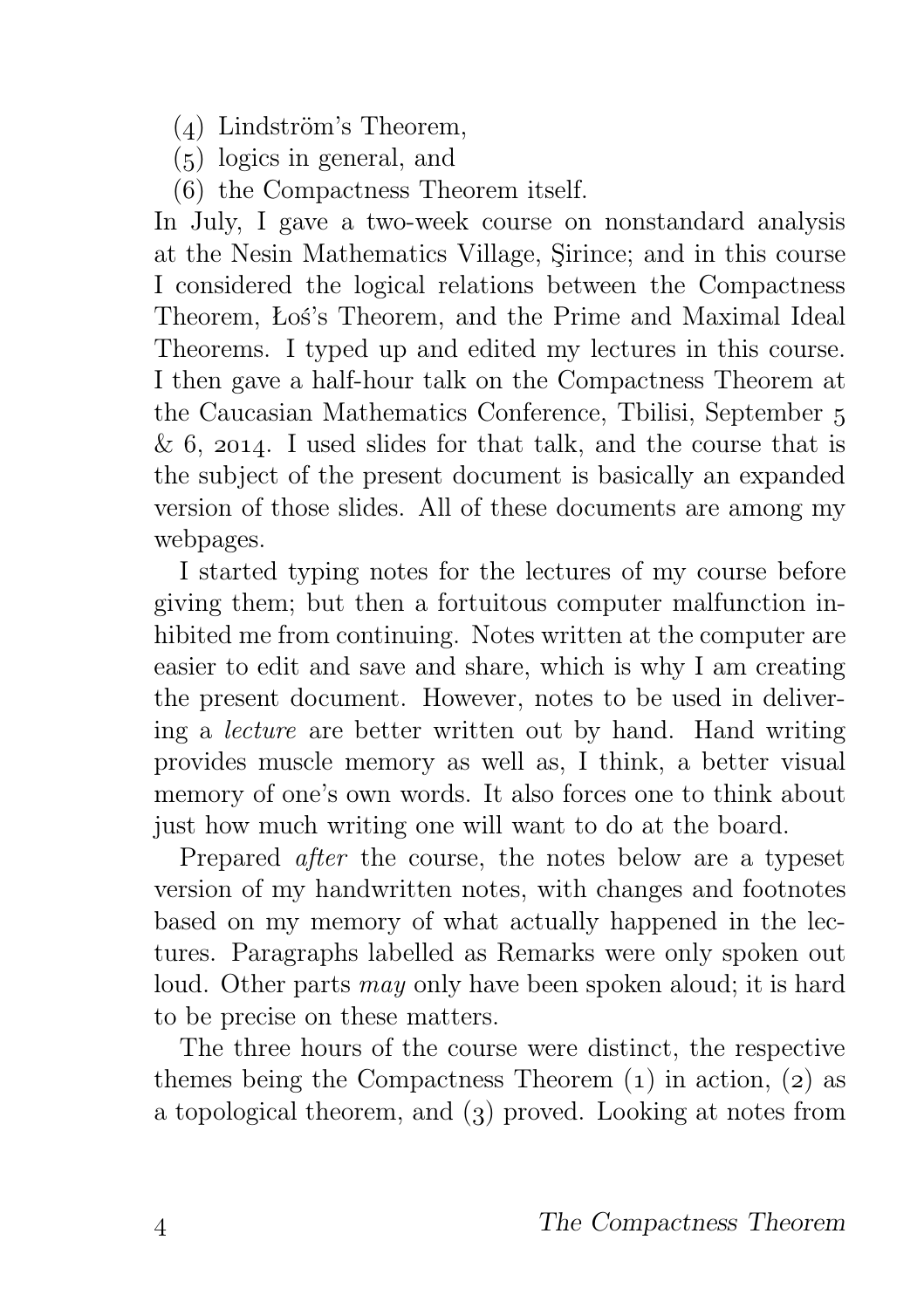regular university courses that I had recently taught, I had the idea that I could cover three or four of my handwritten pages (size  $A_4$ ) in a one-hour lecture. This turned out to be nearly correct. I tried to be prepared to curtail or jettison material at the end of my notes for each lecture.

Speakers in the other lectures that I attended used slides, unless technical problems prevented it. I think the use of slides is usually a mistake, especially for a course of lectures. Slides allow a speaker to pass too quickly through his or her material, and they inhibit the listener from taking notes. Speakers who use slides may also want to write on the board; but since the room will have been darkened for the slides, the speaker's writing will be hard to read.

For my convenience, I typed up the schedule of the two days on which my course would meet. The School of Universal Logic was to have an afternoon session on Saturday, and morning and afternoon sessions on Sunday. Then the schedule was changed, because of the Turkish national university entrance examinations. The Saturday afternoon session was delayed, and the Sunday morning session was shifted to Monday. When the School actually began on Saturday, there was a further delay. I believe the schedule given on the next page represents what actually happened.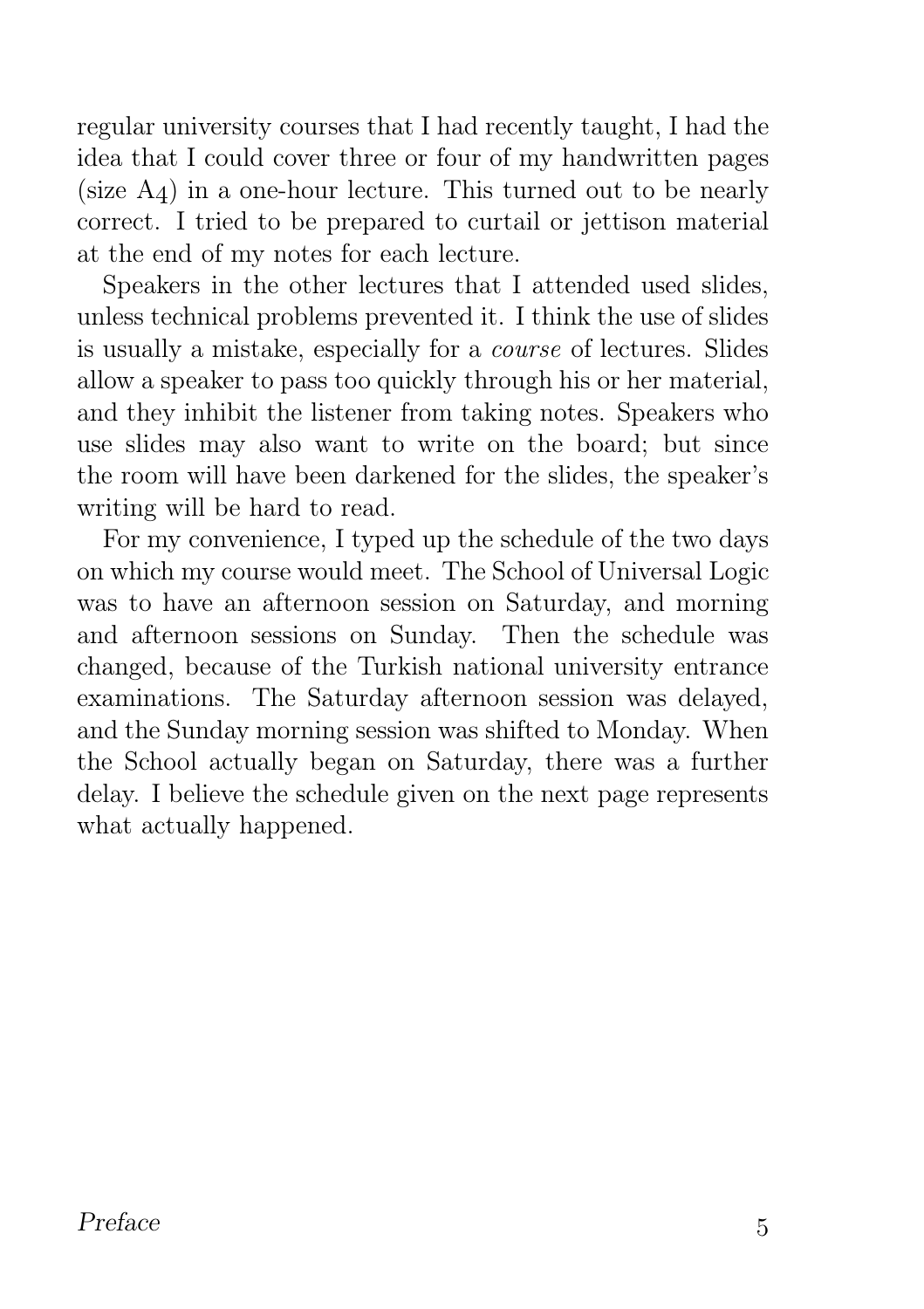| Room 11 | III  |
|---------|------|
| Room 1  | Room |

#### Saturday, June 20, 2015

| 14:30 | Opening: why studying $[sic]$ logic |                  |              |  |
|-------|-------------------------------------|------------------|--------------|--|
| 15:00 | Husserl & Frege                     | Lindström        | Completeness |  |
| 16:00 | Jain                                | Löwenheim–Skolem | Nonsense     |  |
| 17:00 | coffee                              |                  |              |  |
| 17:30 | Music                               | Politics         | Relativity   |  |
| 18:30 | COMPACTNESS                         | Category         | Quantum      |  |

### Sunday, June 21, 2015

| 14:00 | <b>COMPACTNESS</b> | Politics  | Relativity |
|-------|--------------------|-----------|------------|
| 15:00 | Music              | Category  | Quantum    |
| 16:00 |                    | coffee    |            |
| 16:30 | <b>COMPACTNESS</b> | Kant      | Nonsense   |
| 17:30 | Husserl & Frege    | Lindström | Dugundji   |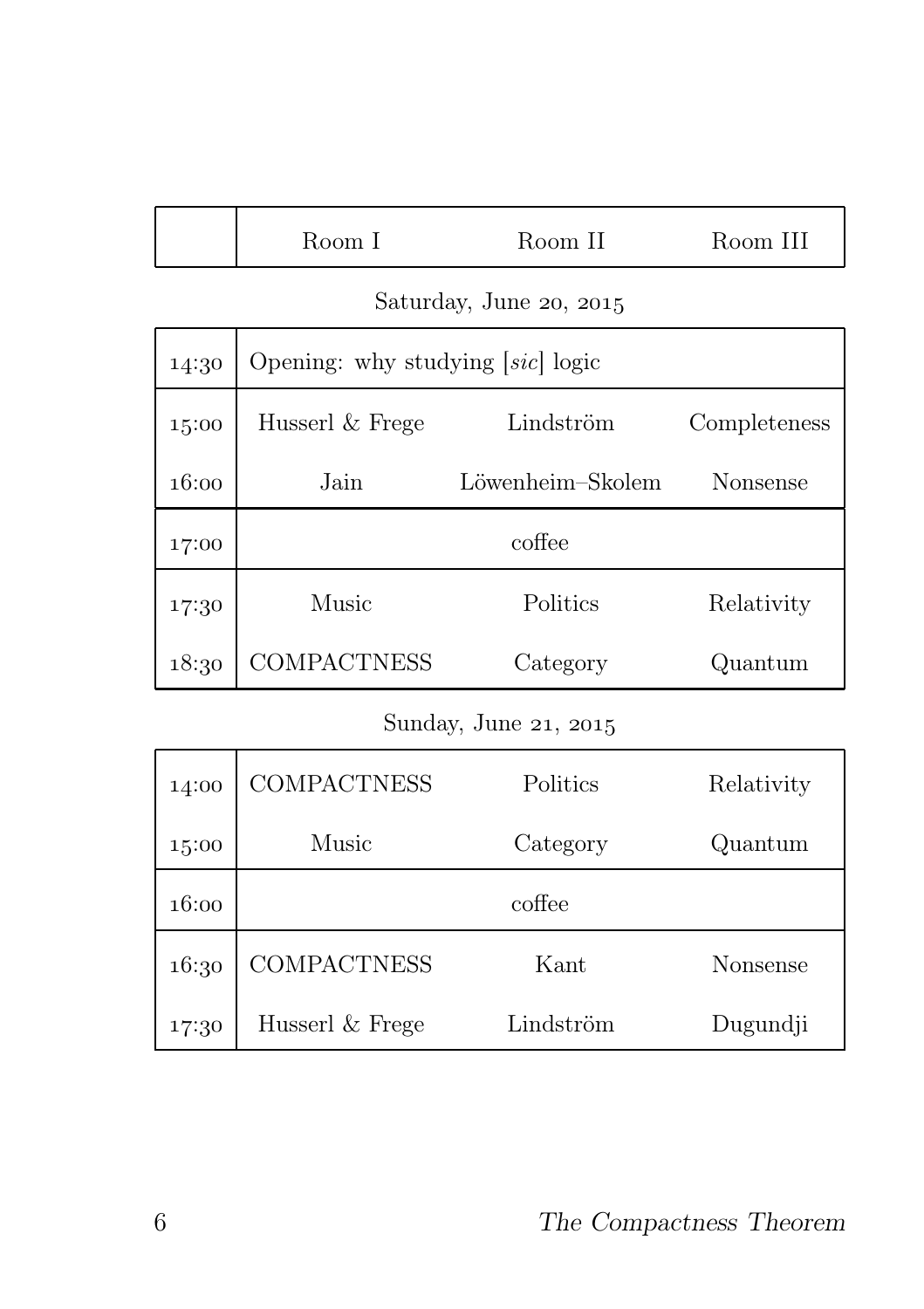# Abstract

A logic has a compactness theorem if a set of sentences of the logic has a model whenever every finite subset of the set has a model. For present purposes, the Compactness Theorem is that first-order logic has a compactness theorem. This theorem is fundamental to model theory. One may however note that Hodges's encyclopedic twelve-chapter 1993 volume Model Theory finds no need to prove the theorem until Chapter 6. It is worthwhile to think about what needs Compactness and what does not.

One consequence of the Compactness Theorem is that a set of (first-order) sentences with arbitrarily large finite models must have an infinite model. A more purely mathematical consequence is the Prime Ideal Theorem: every nontrivial commutative ring has a prime ideal. One can prove this by noting first that every maximal ideal is prime. Moreover, every countable ring has a maximal ideal; for we can obtain a generating set of such an ideal by considering the elements of the ring one by one. In particular then, every finitely generated subring of a given ring has a maximal ideal, because every finitely generated ring is countable. By the Compactness Theorem then, the original ring must have an ideal that is at least prime, although it might not be maximal. The point here is that primeness is a "local" property, while maximality is not.

It is usually understood that every nontrivial commutative ring has, not just a prime ideal, but a maximal ideal. To make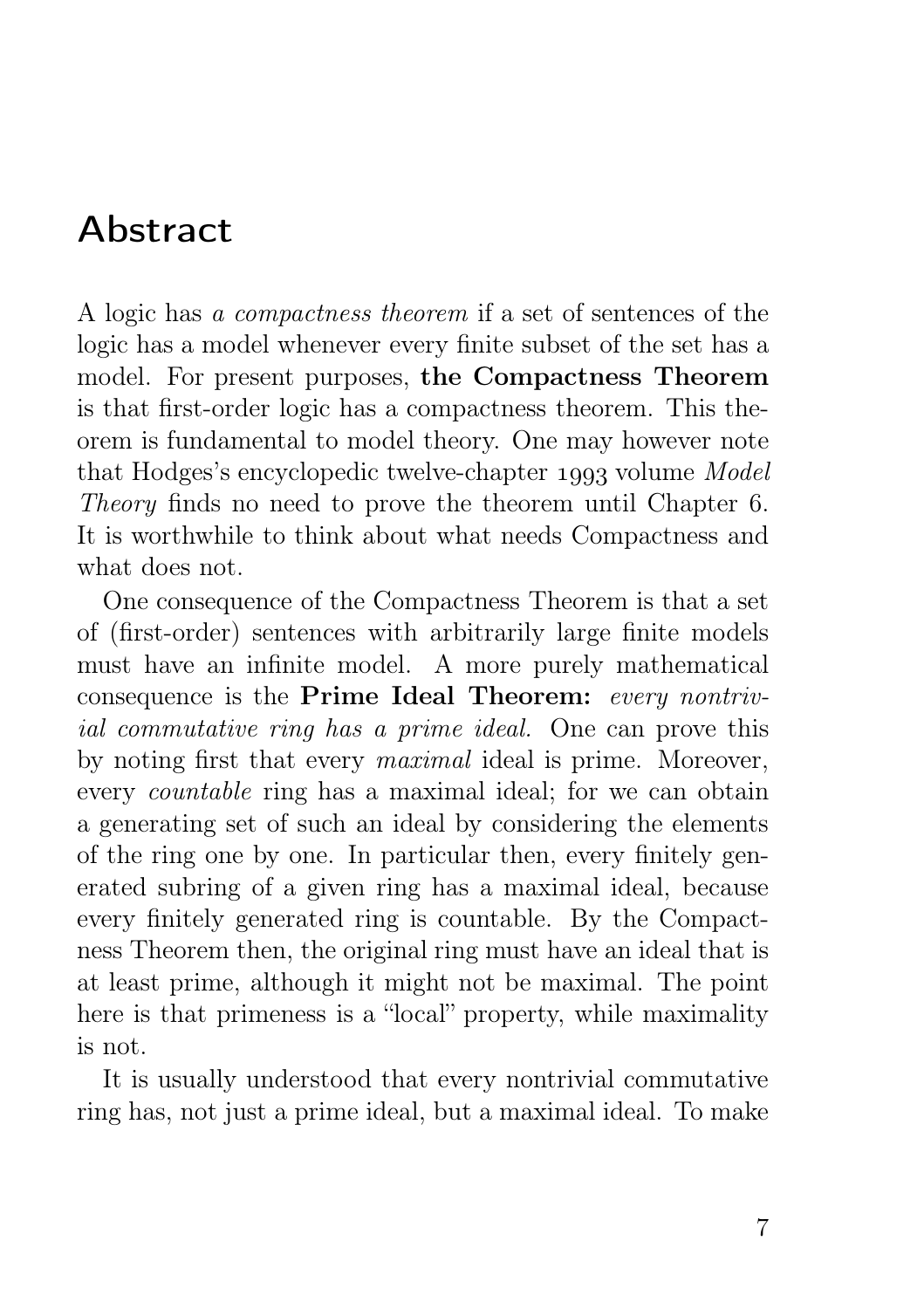it easy to prove such results, Zorn stated in 1935 the result now known by his name. However, Zorn's Lemma relies on the Axiom of Choice. The Compactness Theorem is strictly weaker than this, with respect to ZF (Zermelo–Fraenkel set theory without Choice). For, Compactness is also a consequence of the Prime Ideal Theorem, even the Boolean Prime Ideal Theorem; and this is strictly weaker than the Axiom of Choice (as shown by Halpern and Lévy in  $1971$ ).

The Compactness Theorem for countable sets of sentences needs nothing beyond ZF. Skolem showed this implicitly in 1922 when he established the paradox that Zermelo's [1908] axioms for set theory must have a countable model, if they have a model at all. In 1930, Gödel proved countable Compactness explicitly, though not by that name. Mal'tsev stated the full Compactness Theorem as the General Local Theorem<sup>1</sup> in 1941, having proved it implicitly in 1936; he used it to prove algebraic results in the way we proved the Prime Ideal Theorem above.

In his 1950 address to the International Congress of Mathematicians, Tarski gave the Compactness Theorem its current name and noted its topological meaning. But this meaning is not generally well expressed in today's textbooks of model theory.

The class of structures having a given signature can be given a topology, although the closed "sets" in this topology are proper classes (except for the empty set): they are the classes of models of sets of sentences. The space of all structures has a Kolmogorov  $(T_0)$  quotient that is a set: it is the space of complete theories of structures. If one replaces sentences with

<sup>&</sup>lt;sup>1</sup>I believe this name is the innovation of the translator, but Mal'tsev used no particular name.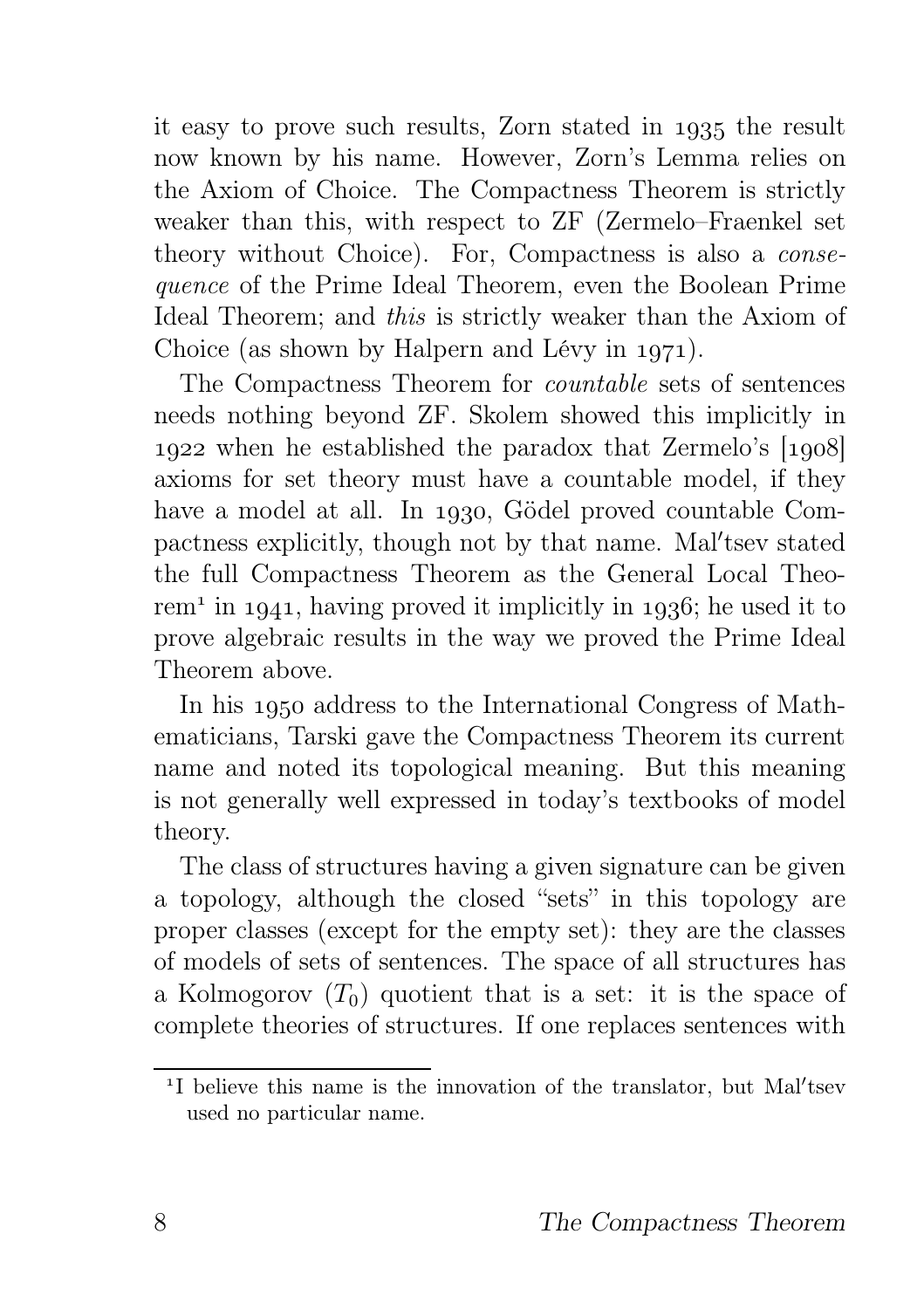their logical equivalence classes, then the set of sentences becomes a Boolean algebra, called a Lindenbaum algebra; and the complete theories of structures become ultrafilters of the Lindenbaum algebra. By means of the Boolean Prime Ideal Theorem, the Stone space consisting of all ultrafilters of the Lindenbaum algebra is easily shown to be compact. Or one could look instead at the spectrum, consisting of the prime ideals of the corresponding Boolean ring. Spectra are always compact. The Compactness Theorem says more: every ultrafilter of the Lindenbaum algebra is derived from the complete theory of a structure.

The compactness theorem for propositional logic can be seen as a version of the theorem, known by the name of Tychonoff, that the product of two-element discrete spaces (or indeed any compact spaces) is compact. The Compactness Theorem, for first-order logic, does not follow so readily, though it can be seen to result from a kind of reduction of first-order logic to propositional logic. Then Lindström's Theorem is roughly that there is no such reduction for certain more expressive logics but see that tutorial for more. Sometimes the Compactness Theorem is derived from the Completeness Theorem: see that tutorial for more. Meanwhile, the present tutorial is intended to fill out the foregoing sketch of the Compactness Theorem as such.

My understanding of the history of the Compactness Theorem depends on John Dawson's 1993 article.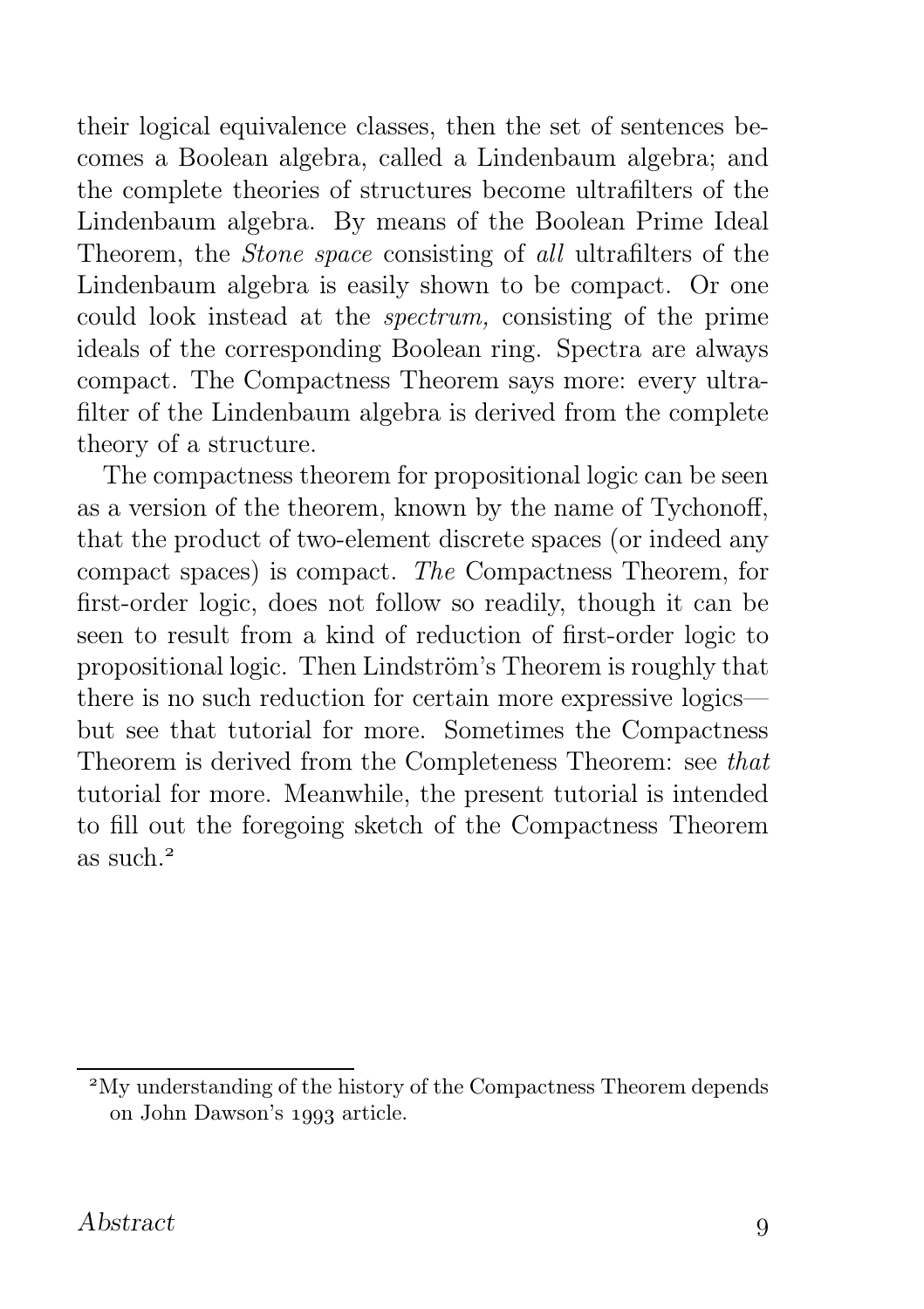### Compactness in Action

Remark. I have lived in Istanbul for four years (and Turkey for fifteen). Since I moved here with my spouse, the subway station called Vezneciler near Istanbul University has opened. When you come out of that station, you see a mosque, namely

#### Kalenderhane Camii.

Perhaps many people hardly notice it, assuming it is just another mosque. But it is not just another mosque, and it deserves further notice. It is perhaps 800 years old, and it was a church before the Ottoman Turkish conquest of Istanbul in . Similarly, in some model-theory texts at least, the name of the Compactness Theorem is explained in passing as being due to the compactness of a certain Stone space. This casual reader accepts the explanation, because the Stone space in question is compact.<sup>1</sup> But every Stone space is compact,

<sup>&</sup>lt;sup>1</sup>For example, Hodges  $[9, §6.2, p. 274]$  defines a Stone space as a nonempty compact Hausdorff space with a basis of clopen sets. He then states the theorem that the space of ultrafilters of a Boolean algebra is a Stone space. In the next section, he defines a complete type as the complete type of some tuple over a given set  $X$  of parameters, in an elementary extension of a given structure A. Using the Compactness Theorem, he shows that such a complete type is precisely a set of formulas that is maximal among the sets of formulas with parameters from X that are finitely realized in A. If  $X = \emptyset$  and  $T = \text{Th}(A)$ , one then speaks of *complete types of T*. The set of complete types of T in n variables is denoted by  $S_n(T)$  and called the nth **Stone space** of  $T$ , "for reasons that will appear in a moment," namely, that the space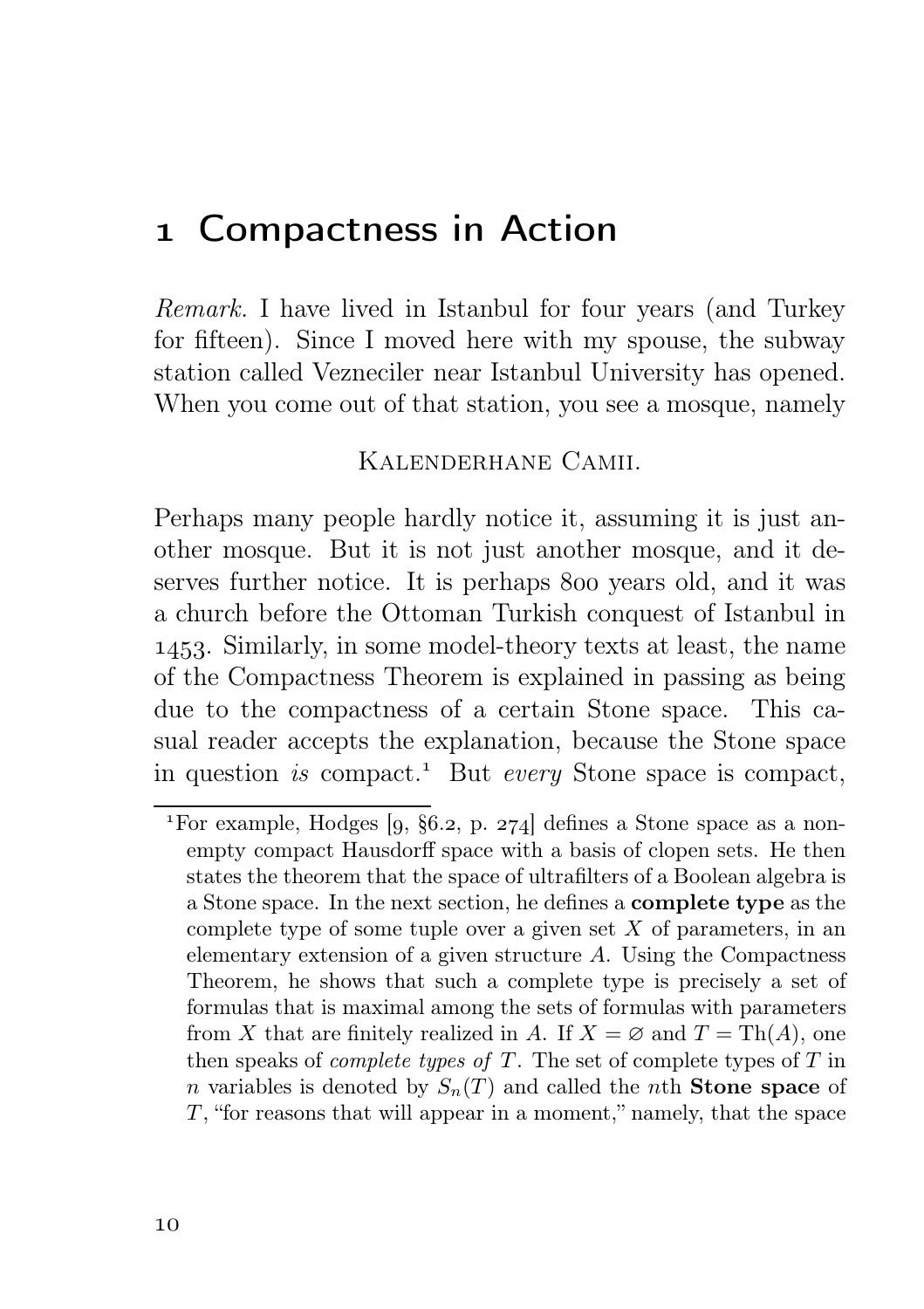and every logic gives rise to a Stone space, namely the Stone space consisting of the prime filters of the distributive lattice of logical equivalence-classes of sentences. The Compactness Theorem is that, in first-order logic, each of those prime filters actually has a model.

We shall use the notation

$$
\mathbb{N} = \{1, 2, 3, \dots\}, \qquad \qquad \omega = \{0\} \cup \mathbb{N}.
$$

Consider  $(N, 1, x \mapsto x+1)$  as a structure in the signature  $(1, S)$ . It satisfies the **Peano Axioms**  $(1889)$ :

$$
\forall x \forall y (Sx = Sy \rightarrow x = y),
$$

$$
\forall x Sx \neq 1,
$$

$$
\forall X (1 \in X \land \forall y (y \in X \rightarrow Sy \in X) \rightarrow \forall y y \in X)
$$

**Theorem** (Dedekind,  $1888$ ). For all models  $\mathfrak A$  of the Peano Axioms, for all structures  $\mathfrak{B}$  in the signature  $\{1, S\}$ , there is a unique homomorphism from  $\mathfrak A$  to  $\mathfrak B$ .

Remark. We know the axioms by Peano's name, apparently because he wrote them out formally; but Dedekind recognized them earlier and understood them better. In particular,

.

<sup>&</sup>quot;is in fact the Stone space of a boolean algebra generally known as the nth Lindenbaum algebra of  $T$ ... The name 'compactness theorem' originally came from the fact that  $S_n(T)$  is a compact space." Strictly, Hodges has not formally defined the Stone space of a Boolean algebra; presumably it is to be understood as the space of ultrafilters of the algebra, which space is a Stone space, as noted. If  $S_n(T)$  is the Stone space, in this sense, of the *n*th Lindenbaum algebra of  $T$ , then it is automatically compact, regardless of the Compactness Theorem. But if  $S_n(T)$  is a space of complete types in the original sense of complete types of tuples, then the Compactness Theorem can be understood as the theorem that  $S_n(T)$  is compact.

This is spelled out in the second lecture.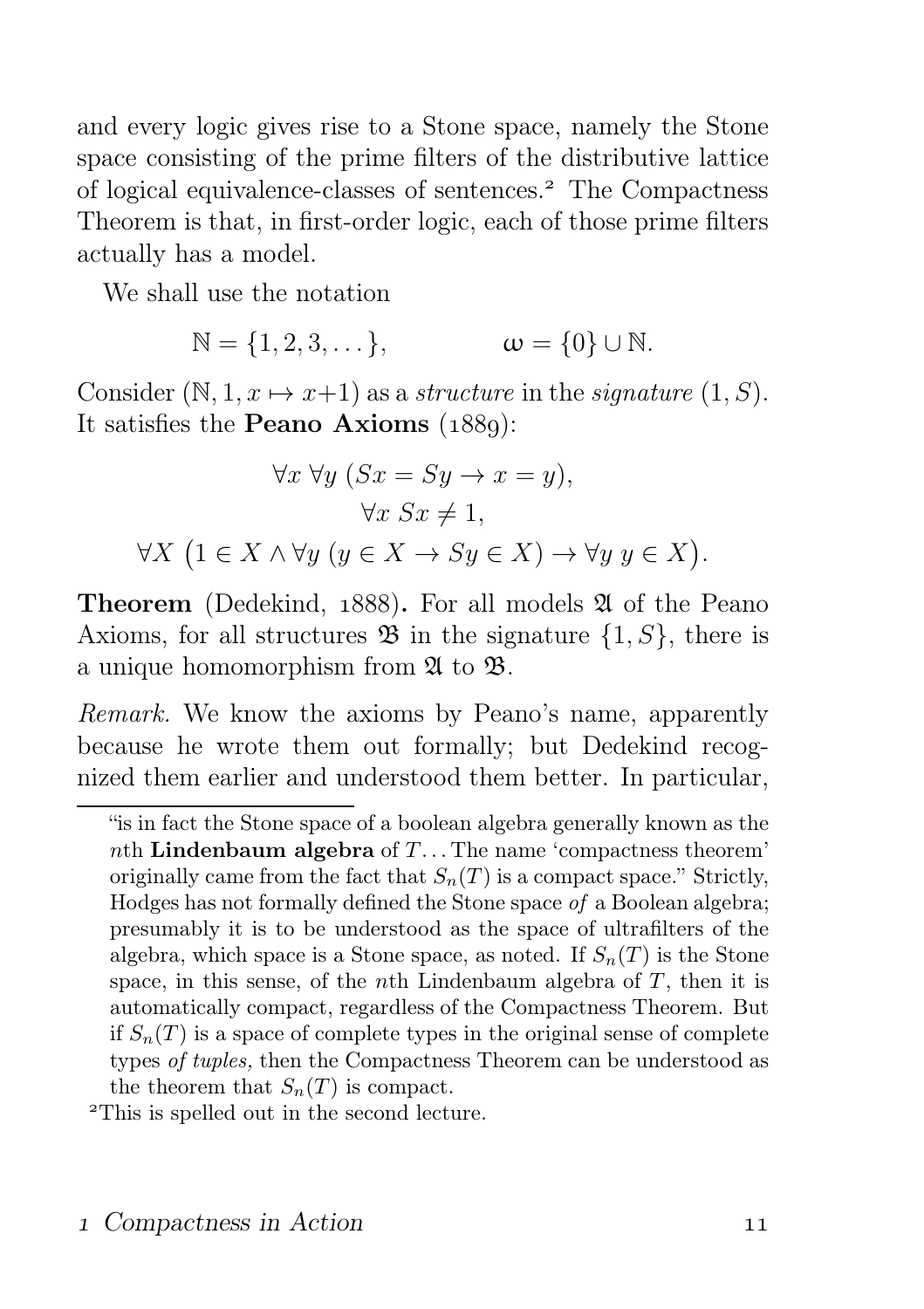Dedekind understood that all three of the axioms were needed to ensure existence of the homomorphism of the theorem.

Corollary. All models of the Peano Axioms are isomorphic to the structure  $(N, 1, x \mapsto x+1)$ . Hence if c is a new constant symbol, then

{Peano Axioms}  $\cup \{c \neq S^{(n)}1 : n \in \omega\}$ 

has no model, although every finite subset has.

Compactness Theorem (Skolem, 1922; Gödel, 1930; Mal'cev, 1936, 1941). In a *first-order* logic, there is a model of a set of sentences, if there is of every finite subset.

#### First-order means:

- ) variables stand for individuals, not sets;
- ) formulas are finite.

By Compactness, the Peano Axioms have no first-order formulation. Neither do the axioms of torsion groups, which are the abelian-group axioms, along with

$$
\forall x \ \bigvee_{n \in \mathbb{N}} nx = 0.
$$

**Theorem** (Tarski, 1954; Łoś, 1955). In a signature  $\mathscr{S}$ , suppose T is a (first-order) theory, and  $\sigma$  is a (first-order) sentence that is preserved in substructures in  $Mod(T)$ , that is,

if 
$$
\mathfrak{A}, \mathfrak{B} \models T, \mathfrak{A} \subseteq \mathfrak{B}
$$
, and  $\mathfrak{B} \models \sigma$ , then  $\mathfrak{A} \models \sigma$ .

<sup>&</sup>lt;sup>3</sup>I elaborated at the beginning of the second lecture.

<sup>&</sup>lt;sup>4</sup>Apparently I wrote  $S^{(n)}c \neq 1$  rather than  $c \neq S^{(n)}1$ ; I made the correction at the beginning of the second lecture.

<sup>&</sup>lt;sup>5</sup>There was a question about what *nx* means. It means  $x + \cdots + x$  $\overbrace{\hspace{2.5cm}}^{n}$ .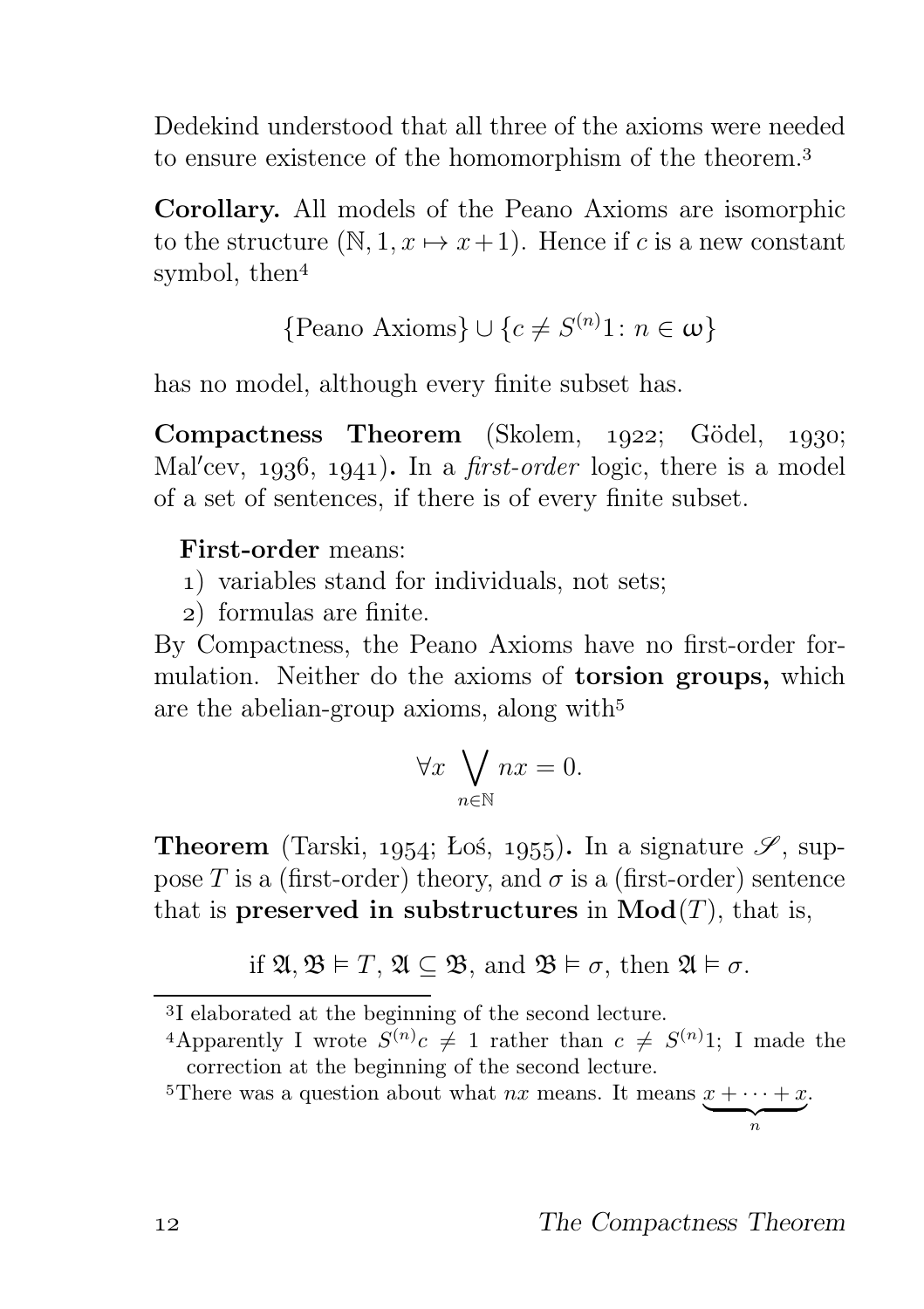Then for some *universal* sentence  $\tau$  of  $\mathscr{S}$ ,

 $T \vdash \sigma \leftrightarrow \tau$ .

Remark. The converse is easy and was alluded to in Nate Ackerman's talk on the Löwenheim–Skolem Theorem.

Proof. By Compactness, 1)  $T \vdash \sigma \leftrightarrow \bigwedge \Gamma$ , where

 $\Gamma = \{ \tau \in \text{Sen}_{\mathscr{S}} \colon \tau \text{ is universal and } T \vdash \sigma \to \tau \};$ 

2)  $T \vdash \sigma \leftrightarrow \bigwedge \Gamma_0$  for some finite subset  $\Gamma_0$  of  $\Gamma$ . Details:

1. We show  $T \cup \Gamma \vdash \sigma$ . Say  $\mathfrak{A} \models T \cup \Gamma$ ; we show  $\mathfrak{A} \models \sigma$ . By hypothesis, it is enough to find  $\mathfrak{B}$  such that

 $\mathfrak{B} \models T$ ,  $\mathfrak{A} \subset \mathfrak{B}$ ,  $\mathfrak{B} \models \sigma$ .

This means finding a model of

 $T \cup diag(\mathfrak{A}) \cup {\sigma},$ 

where diag( $\mathfrak{A}$ ) is the **diagram** of  $\mathfrak{A}$ , namely the quantifier-free theory of  $\mathfrak{A}_A$  (the obvious expansion of  $\mathfrak A$  to  $\mathscr S(A)$ , which has a new constant symbol for each element of the universe A of  $(2l)$ .<sup>6</sup> If there is no model, then by Compactness, for some<sup>7</sup>

 ${}^{6}$ The parenthetical remark is in my notes, but I must not have written it all down; for somebody asked me what the Roman A was. Apparently she was unfamiliar with my convention, which comes from Chang and Keisler. I did not mention that Hodges traces diagrams to Wittgenstein's Tractatus 4.26.

Out loud I observed that logic is concerned with correct expression, but it is difficult to explain expressions in detail. We should understand that  $\varphi$  is a quantifier-free formula of  $\mathscr{S}$ , and  $\vec{a}$  is a tuple of elements of A.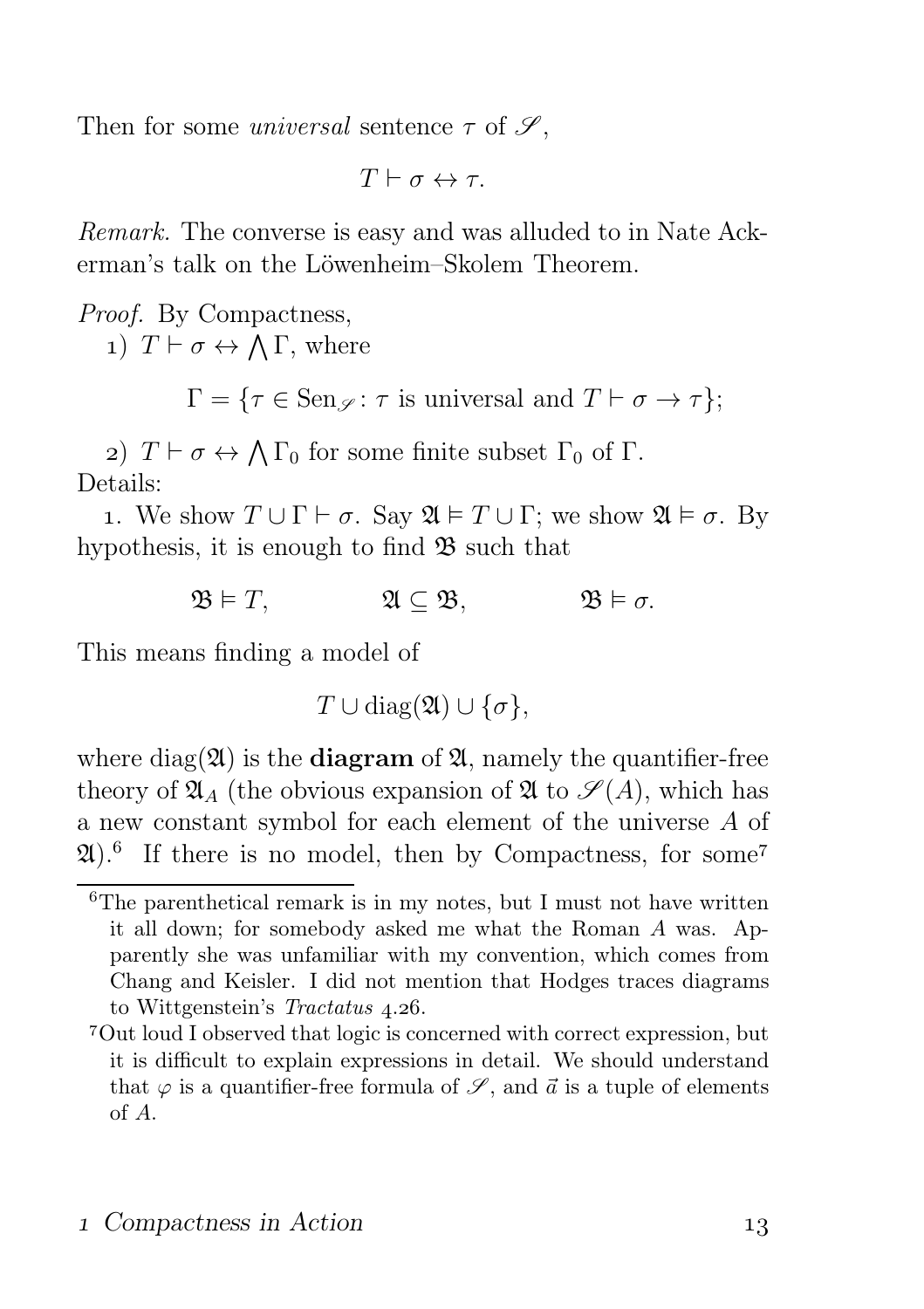$\varphi(\vec{a})$  in diag(21),

$$
T \vdash \sigma \to \neg \varphi(\vec{a}),
$$
  
\n
$$
T \vdash \sigma \to \forall \vec{x} \neg \varphi,
$$
  
\n
$$
\forall \vec{x} \neg \varphi \in \Gamma,
$$
  
\n
$$
\mathfrak{A} \models \forall \vec{x} \neg \varphi,
$$
  
\n
$$
\mathfrak{A} \models \neg \varphi(\vec{a}),
$$
  
\n
$$
\neg \varphi(\vec{a}) \in \Gamma,
$$

which is absurd.

2. Now  $T \cup \Gamma \cup \{\neg \sigma\}$  has no model, so by Compactness, neither has  $T \cup \Gamma_0 \cup \{\neg \sigma\}$ .<sup>8</sup> П

Remark. Hodges gives the following as an application of a generalization of the theorem.

**Theorem** (Mal'cev, 1940). A group has a faithful  $n$ dimensional representation (that is, an embedding in  $GL_n(K)$ ) for some field  $K$ ) if every finitely generated subgroup does.<sup>9</sup>

The Łoś–Tarski Preservation Theorem yields:

Th({substructures of models of  $T\}) \subseteq T_{\forall}$ 

(and the converse is easy). From algebra,

 $\{\text{substructures of fields}\} = \{\text{integral domains}\},\$ 

an elementary class (that is,  $\mathbf{Mod}(T)$  for some theory T).

<sup>&</sup>lt;sup>8</sup>I may not have written out even this much. However, in Peter Arndt's earlier talk on Lindström's Theorem, somebody had been confused about applying Compactness to the characteristic of fields. Arndt observed that a theorem about fields of characteristic 0 would be true in fields of large-enough characteristic; the questioner apparently thought that only the converse was the case.

<sup>&</sup>lt;sup>9</sup>Somebody asked what  $GL_n(K)$  was.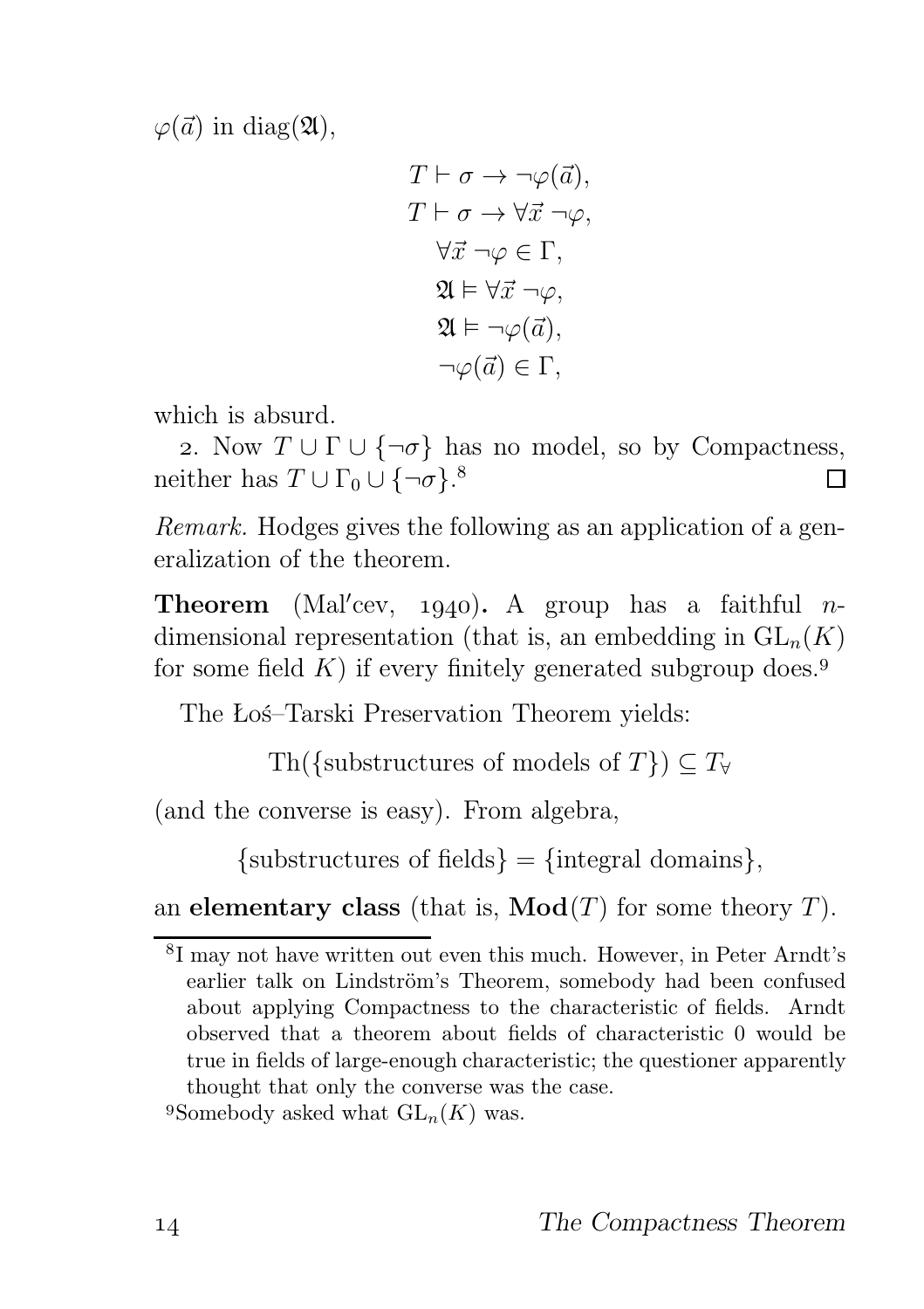**Theorem.** For all theories  $T$ , the class of substructures of models of T is an elementary class: If  $\mathfrak{A} \models T_{\forall}$ , then  $\mathfrak{A}$  embeds in an element of  $\mathbf{Mod}(T)$ .

*Proof.*  $T \cup diag(\mathfrak{A})$  has a model, by Compactness, as in the proof of the Łoś–Tarski Theorem.  $\Box$ 

What are the semigroups that embed in groups? They are precisely the models of some universal theory.

<sup>&</sup>lt;sup>10</sup>It turns out that it was Mal'cev who first found this theory, at least implicitly; but there are infinitely many axioms. See  $[10]$ .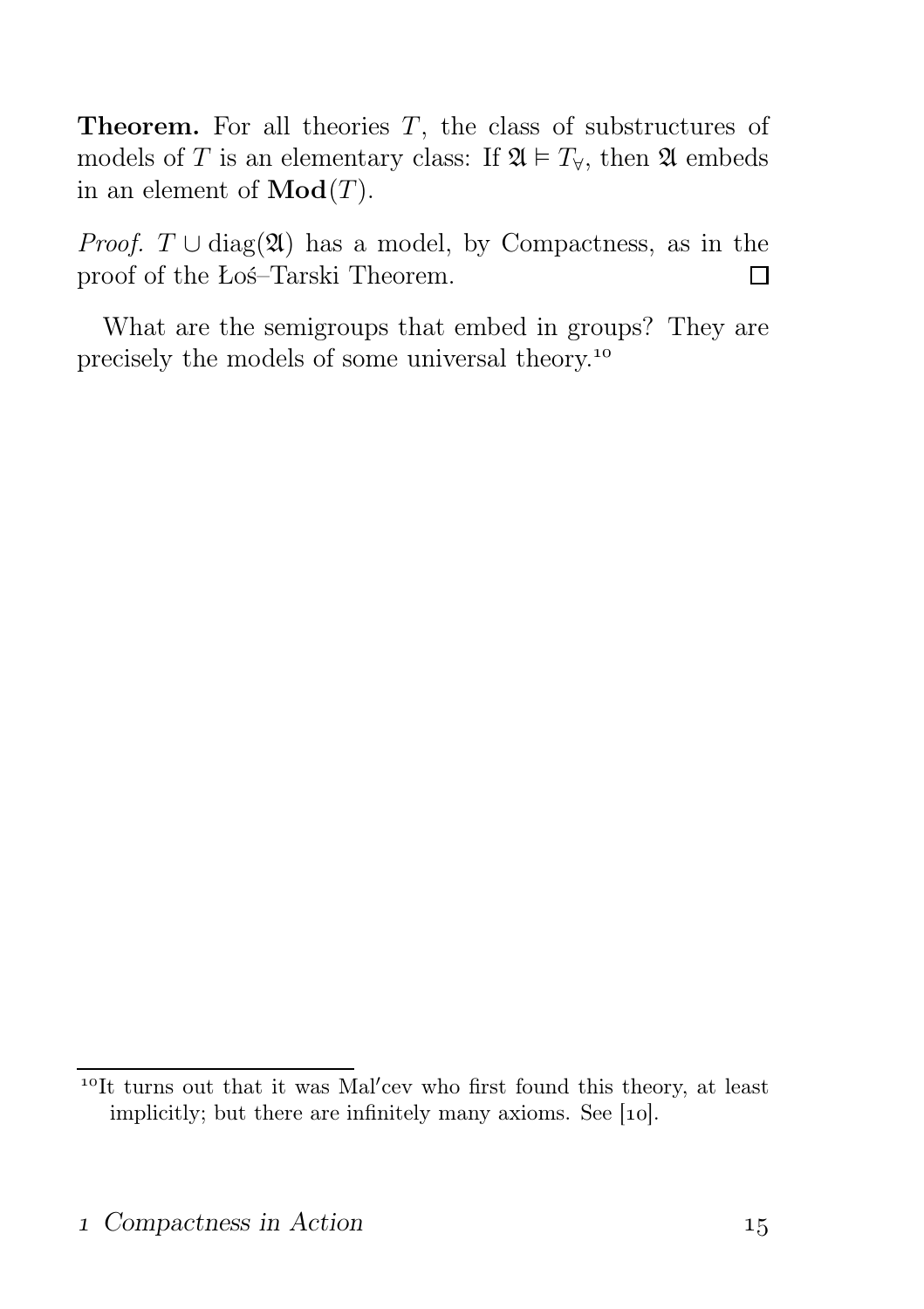# Compactness as a Topological Theorem

As we saw, the set<sup>1</sup>

$$
\{\forall x \; \forall y \; (Sx = Sy \rightarrow x = y),
$$

$$
\forall x \; Sx \neq 1,
$$

$$
\forall X \; (1 \in X \land \forall y \; (y \in X \rightarrow Sy \in X) \rightarrow \forall y \; y \in X),
$$

$$
c \neq 1, c \neq S1, c \neq SS1, c \neq SSS1, \dots\}
$$

has no model, although every finite subset does (just let c be large enough).

On  $\mathbb N$ , addition is the unique operation  $+$  such that

$$
n + 1 = Sn,
$$
  

$$
n + Sx = S(n + x).
$$

That is,  $x \mapsto n + x$  is the unique homomorphism from  $(N, 1, x \mapsto x + 1)$  to  $(N, n + 1, x \mapsto x + 1)$  guaranteed by Dedekind's theorem. The existence of such homomorphisms usually requires all three of the Peano Axioms. In fact, the definitions of addition and multiplication require only the induction axiom (as Landau shows implicitly in Foundations of Analysis). This is why modular addition and multiplication

<sup>&</sup>lt;sup>1</sup>This assumes the correction in note 4 on page 12. In my handwritten notes, and in the original June  $24$ ,  $2015$ , version of the present document, instead of "As we saw, the set . . . has no model," I wrote "It is the set . . . that has no model."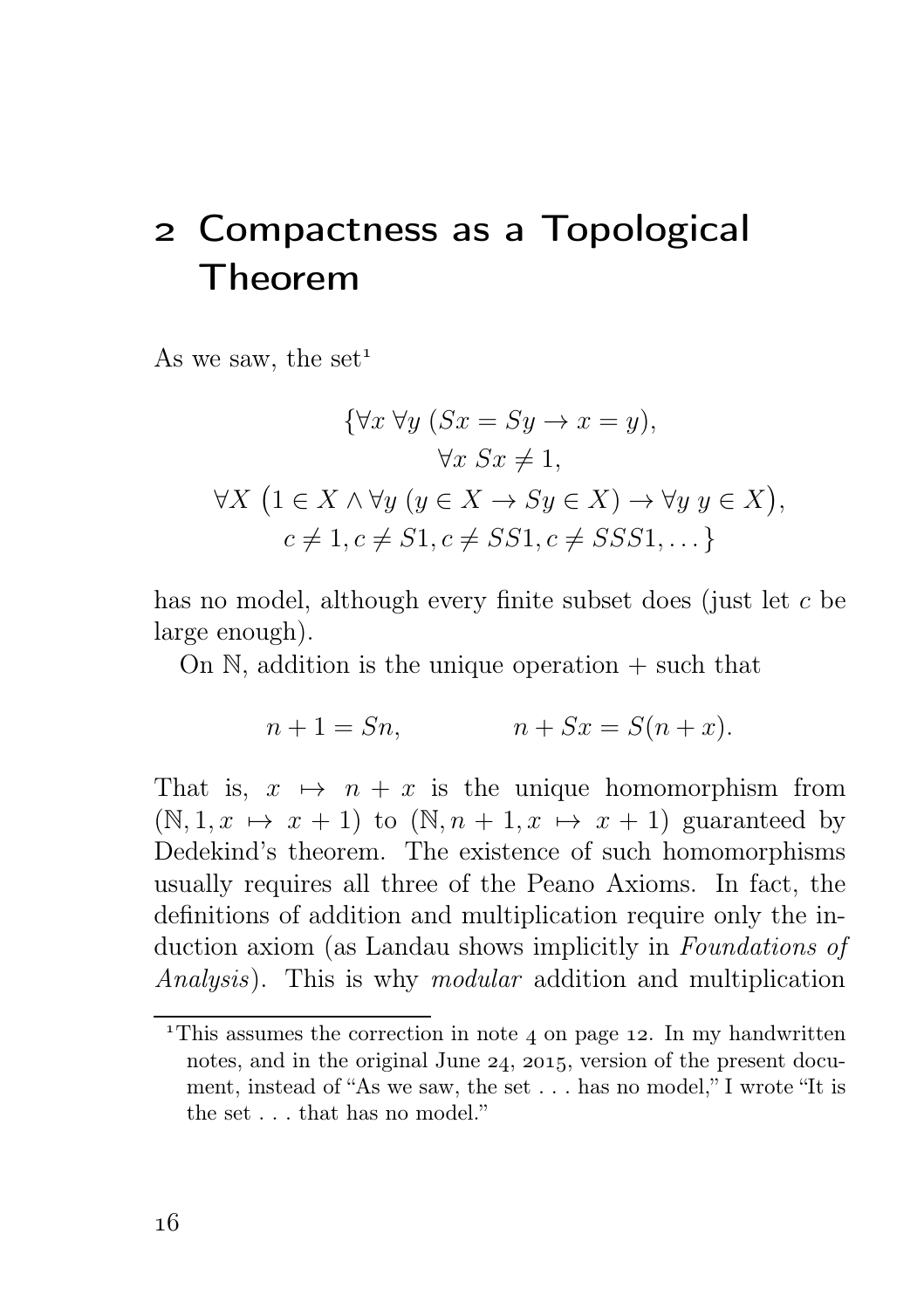are possible: these are operations in  $\mathbb{Z}/n\mathbb{Z}$ , which allows proofs by induction.

But exponentiation needs more than induction. For example, modulo 3, we have

$$
2^1 \equiv 2
$$
,  $2^2 \equiv 2 \cdot 2 \equiv 1$ ,  $2^3 \equiv 2$ ,  $2^4 \equiv 2 \cdot 2 \equiv 1 \not\equiv 2^1$ ,

although  $4 \equiv 1$ .

**Cantor Intersection Theorem.** Provided  $F_0$  is also bounded, $2$  a decreasing chain

$$
F_0 \supseteq F_1 \supseteq F_2 \supseteq \cdots
$$

of closed intervals of  $\mathbb R$  has nonempty intersection: for this intersection contains

$$
\inf\{\sup F_k\colon k\in\omega\}.
$$

This fails for other intervals:

$$
\bigcap_{k\in\omega}[k,\infty)=\varnothing,\qquad\qquad \bigcap_{k\in\mathbb{N}}\left(0,\tfrac{1}{k}\right)=\varnothing.
$$

But it still holds if each  $F_k$  is

) the union of finitely many closed bounded intervals;

) the intersection of any number of such unions.

Such intersections are the **closed** subsets of R. Let  $\tau$  be the set of these. Then

Somebody asked me after the lecture why the second condition was true. It is true by the distributivity of taking unions over taking intersections:

$$
\bigcap A \cup \bigcap B = \bigcap_{a \in A} \bigcap_{b \in B} a \cup b.
$$

#### 2 Compactness as a Topological Theorem 17

<sup>&</sup>lt;sup>2</sup>Originally I said each  $F_k$  was bounded; but then that might seem to imply that all closed sets are bounded.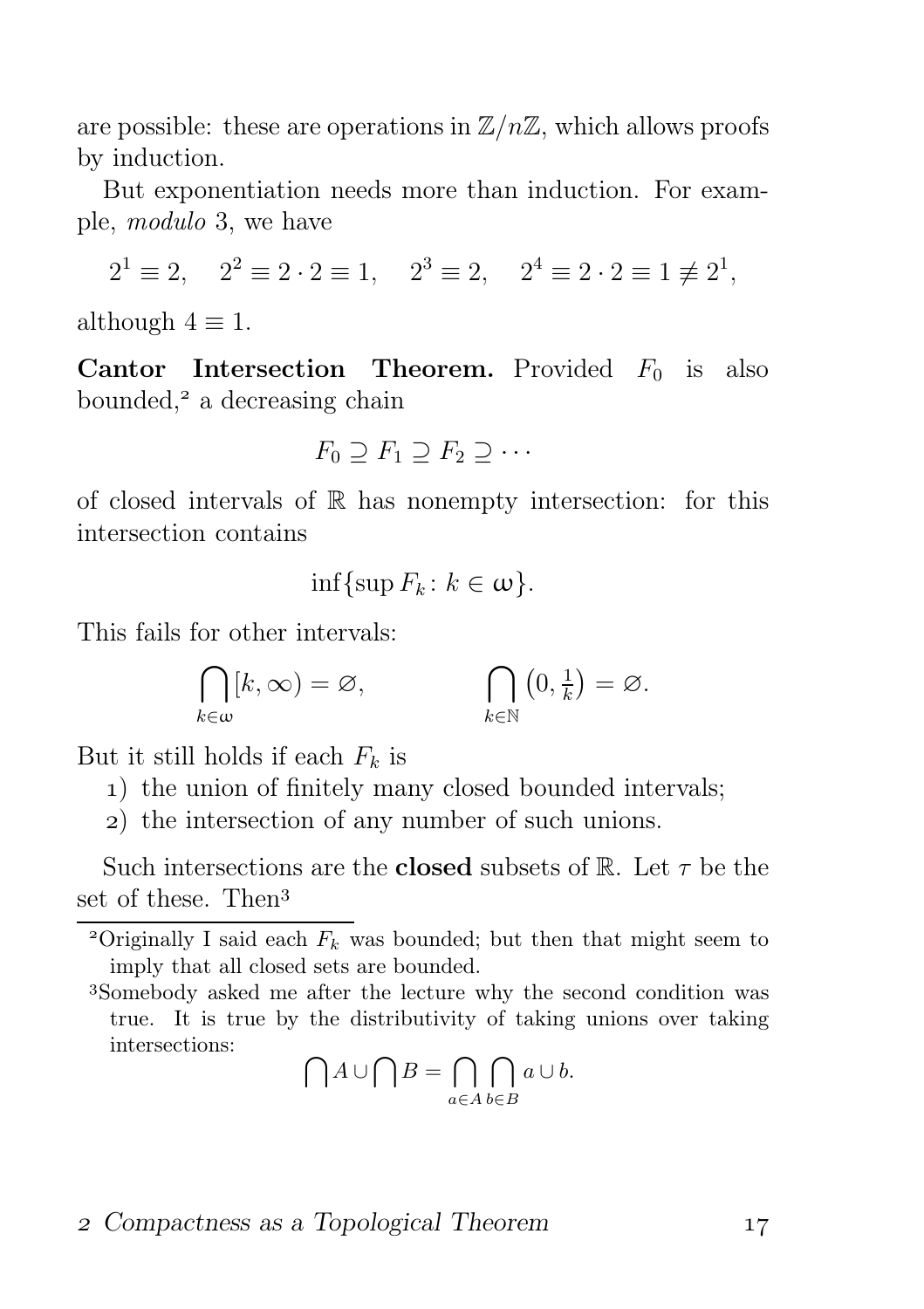1)  $\varnothing \in \tau$ , 2)  $X \in \tau \& Y \in \tau \implies X \cup Y \in \tau$ , 3)  $\mathscr{X} \subseteq \tau \implies \bigcap \mathscr{X} \in \tau$ .  $\{A\} \mathbb{R} \in \tau \text{ (here } \mathbb{R} \text{ can be understood as } \bigcap \emptyset.$ 

Heine–Borel Theorem. A collection  $\mathscr X$  of bounded closed subsets of  $\mathbb R$  has non-empty intersection if each finite subcollection does.

*Proof.* We may assume  $\mathscr X$  is countable, since each closed interval is the intersection of the larger closed intervals with rational endpoints:

$$
[\alpha,\beta]=\bigcap_{\substack{a\leqslant \alpha<\beta\leqslant b\\ a,b\in \mathbb{Q}}} [a,b].
$$

Then X has the form  ${F_k: k \in \omega}$ , and we can apply the Cantor Intersection Theorem to

$$
F_0 \subseteq F_0 \cap F_1 \subseteq F_0 \cap F_1 \cap F_2 \subseteq \cdots \qquad \qquad \Box
$$

The theorem is that bounded closed subsets of  $\mathbb R$  are compact. In his address to the ICM, Tarski called the Compactness Theorem by this name and noted that it did establish compactness of certain topological spaces. We can understand these spaces as  $\text{Str}_{\mathscr{S}}$ , the spaces of structures in the signature  $\mathscr S$  for various  $\mathscr S$ .

Let

$$
A = \text{Str}_{\mathscr{S}},
$$
  
 
$$
B = \text{Sen}_{\mathscr{S}} = \{\text{first-order sentences of } \mathscr{S}\}.
$$

There are

<sup>&</sup>lt;sup>4</sup>I just made the explanation out loud, until somebody asked for clarification.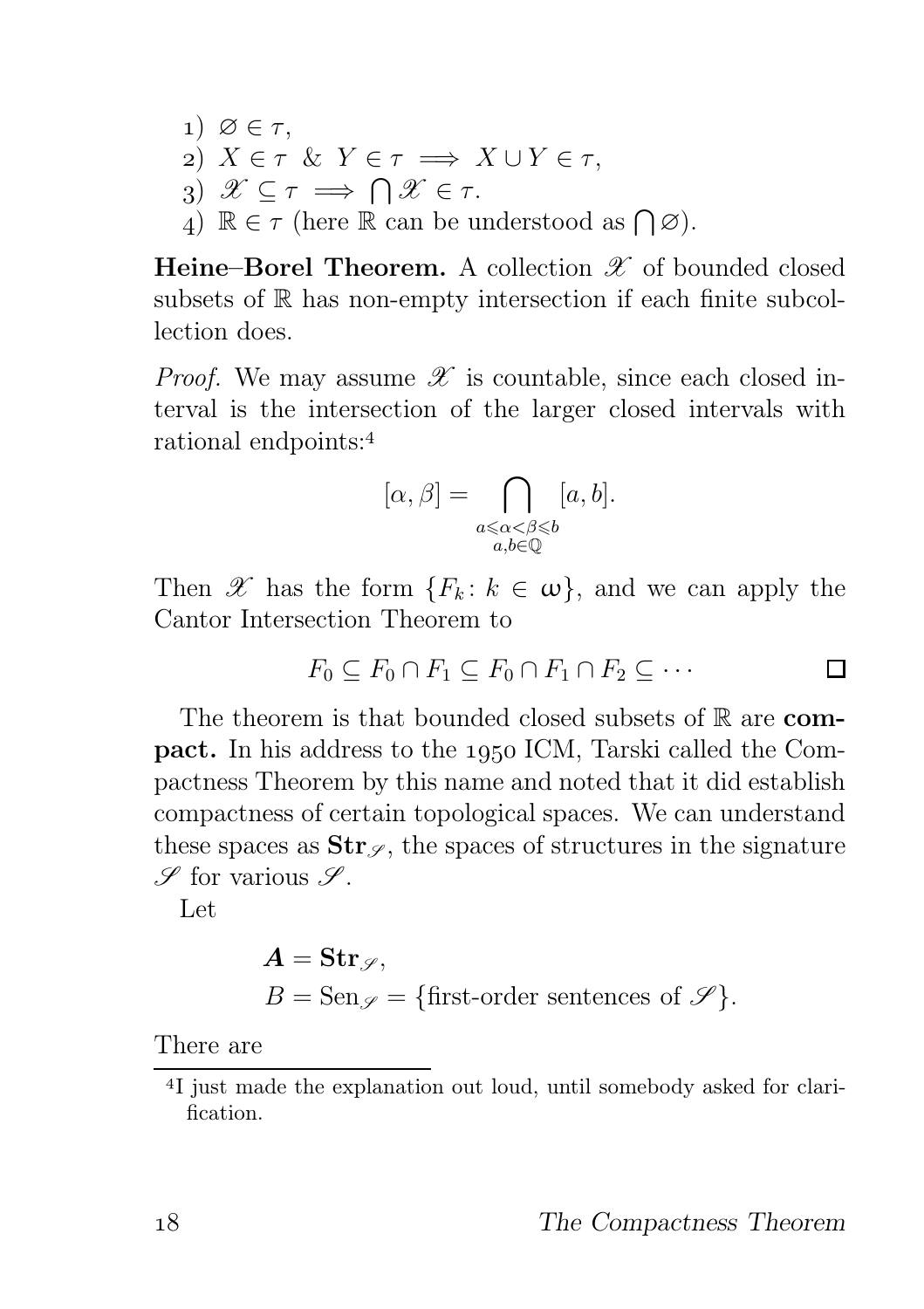- a relation  $\models$  from  $\boldsymbol{A}$  to  $\boldsymbol{B}$ ,
- a binary operation  $\vee$  on  $B$ .

If  $\sigma \in B$ , we define

$$
\mathbf{Mod}(\sigma) = \{a \in \mathbf{A} \colon a \vDash \sigma\}.
$$

Then

$$
\mathbf{Mod}(\sigma) \cup \mathbf{Mod}(\tau) = \mathbf{Mod}(\sigma \vee \tau).
$$
 (\*)

Thus the classes  $\text{Mod}(\sigma)$  are a basis for a topology on A where every closed subclass is, for some subset  $\Gamma$  of B,

**Mod**(
$$
\Gamma
$$
), that is,  $\bigcap_{\sigma \in \Gamma} \textbf{Mod}(\sigma)$ .

Every topology on a set or class  $\boldsymbol{A}$  can be seen as arising in this way from a structure  $(B, \vee)$  and a relation  $\models$  from **A** to B such that (∗) holds. This topology is compact, provided that

$$
\mathbf{Mod}(\Gamma) \neq \varnothing
$$

whenever  $\Gamma \subseteq B$  and, for every finite subset  $\Gamma_0$  of  $\Gamma$ ,

$$
\mathbf{Mod}(\Gamma_0) \neq \varnothing.
$$

Thus the Compactness Theorem is that  $\text{Str}_{\mathscr{S}}$  is compact.

In the general case, we can produce a structure  $(C, \vee, \wedge, \perp, \top)$  or  $\mathfrak{C}$  such that

- $(B, \vee) \subseteq (C, \vee),$
- $Mod(\perp) = \emptyset$  and  $Mod(\top) = A$ ,

At some point I was asked what the operation "vee" was. My explanation that it was logical disjunction was immediately satisfactory to the questioner. I believe I did point that, more generally, it would be any operation making (∗) true.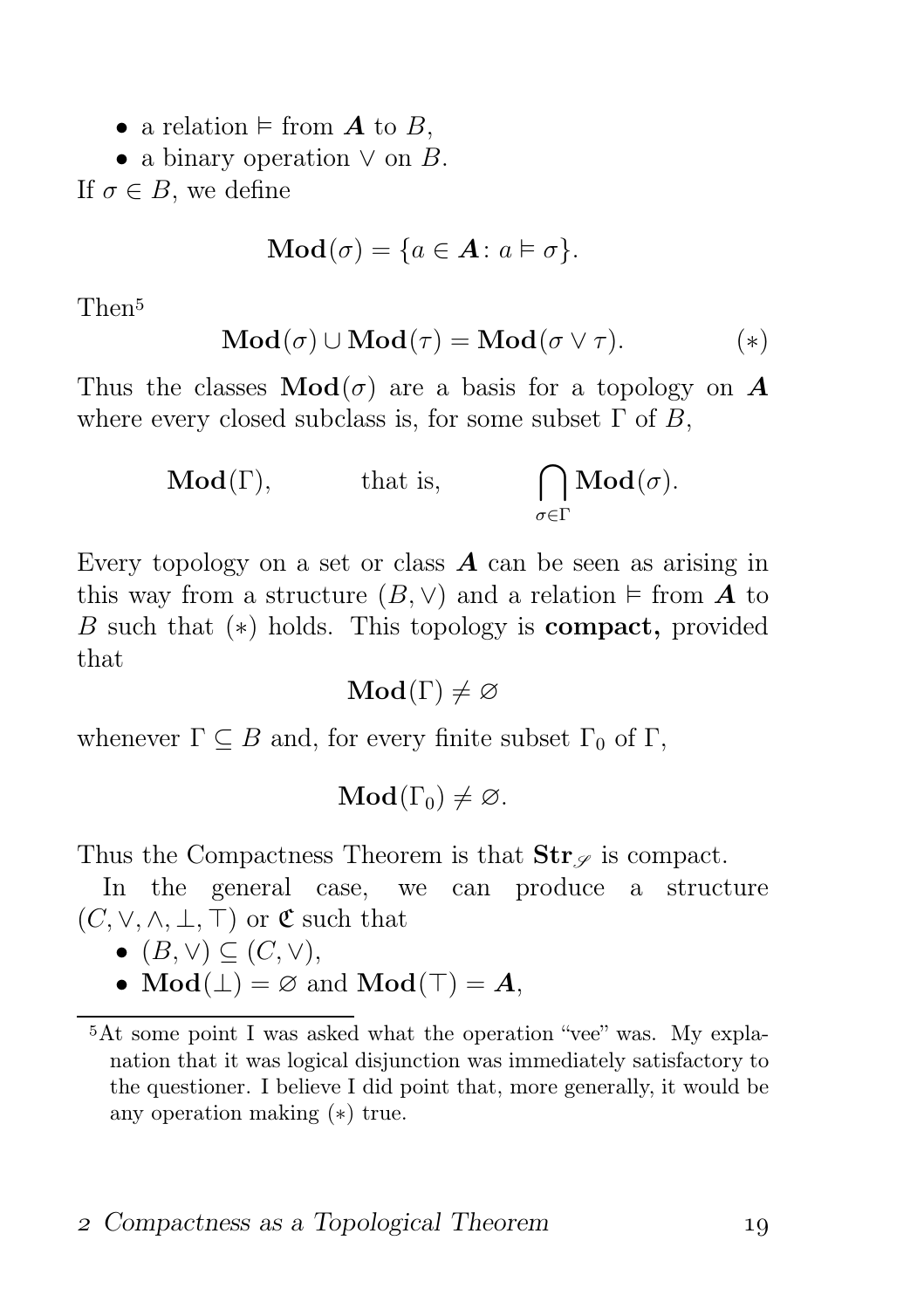• for all  $\sigma$  and  $\tau$  in  $C$ ,

$$
-
$$
 (\*) holds,

- $\text{Mod}(\sigma \wedge \tau) = \text{Mod}(\{\sigma, \tau\}),$
- $\text{Mod}(\sigma) = \text{Mod}(\Gamma)$  for some subset<sup>6</sup>  $\Gamma$  of B.

Now let

$$
\sigma \sim \tau \iff \mathbf{Mod}(\sigma) = \mathbf{Mod}(\tau).
$$

Then  $\mathfrak{C}/\sim$  is a well-defined distributive lattice. If  $a \in \mathbf{A}$ , define

$$
\text{Th}(a) = \{ \sigma \in C \colon a \models \sigma \}.
$$

Then

$$
\mathrm{Th}(a) = \mathrm{Th}(b) \iff
$$

a and b are topologically indistinguishable.

Thus  $\{\text{Th}(a): a \in \mathbf{A}\}\$ is a **Kolmogorov** (or  $T_0$ ) quotient of  $A$ <sup>7</sup>



Moreover,

$$
\perp \notin \text{Th}(a), \qquad \qquad \top \in \text{Th}(a),
$$

and

$$
\sigma \lor \tau \in \text{Th}(a) \iff \sigma \in \text{Th}(a) \text{ OR } \tau \in \text{Th}(a).
$$

<sup>&</sup>lt;sup>6</sup>Normally  $\Gamma$  will be finite; but we may allow it to be infinite if we wish.

<sup>&</sup>lt;sup>7</sup>I think I did not actually express this this last sentence, since several students in the audience had indicated that they did not know anything about topology.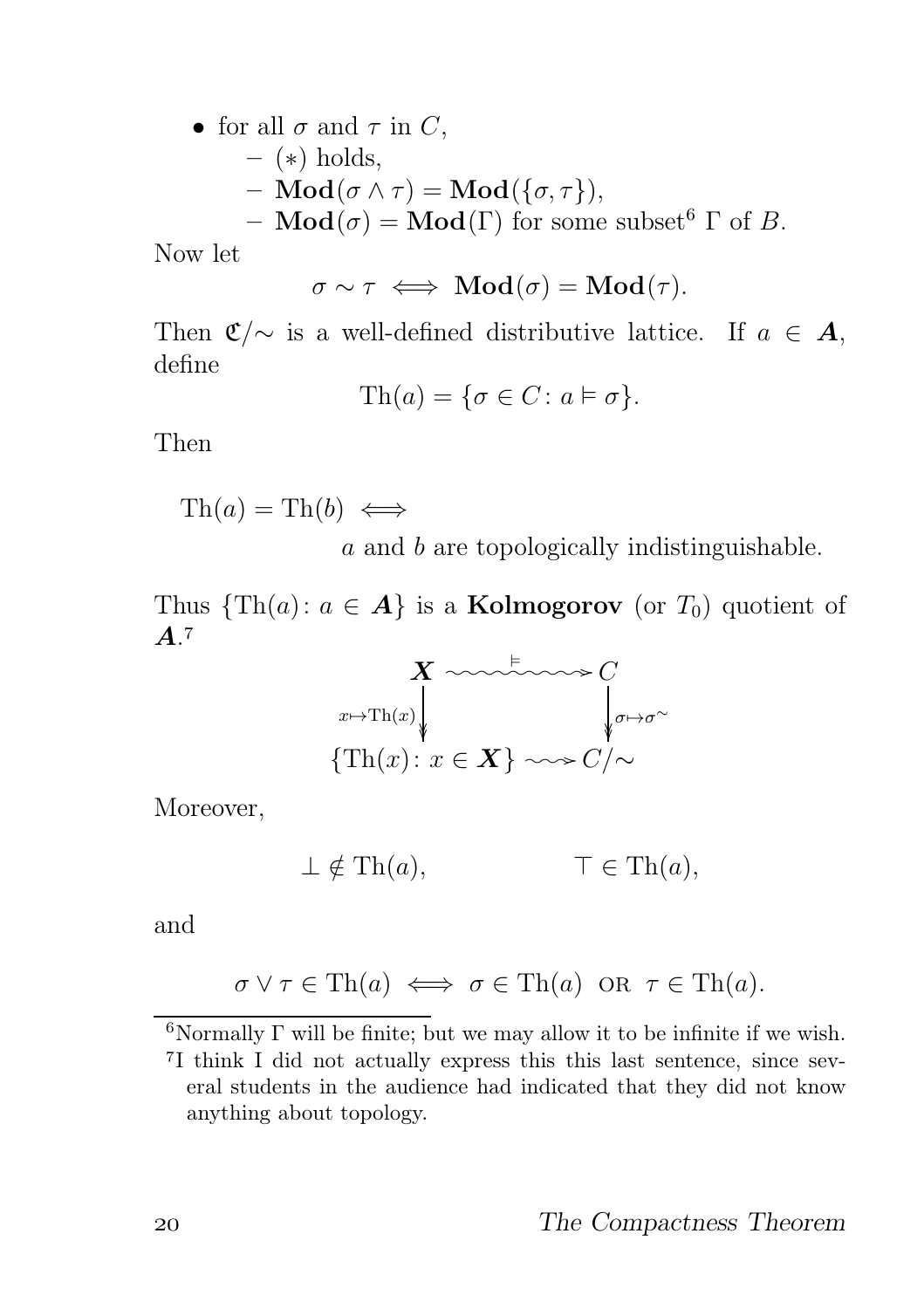Therefore, by definition, Th $(a)/\sim$  is a prime filter of  $\mathfrak{C}/\sim$ . But possibly not every prime filter of  $\mathfrak{C}/\sim$  is of this form. Let

$$
Sto(\mathfrak{C}/\!\!\sim) = \{\text{prime filters of } \mathfrak{C}/\!\!\sim\},
$$

$$
[\sigma] = \{F \in Sto(\mathfrak{C}/\!\!\sim): \sigma \sim F\}.
$$

Then

$$
[\sigma]\cup[\tau]=[\sigma\vee\tau],
$$

so the  $\lbrack \sigma \rbrack$  induce a topology on Sto $(\mathfrak{C}/\sim)$  by the relation  $\in$ (that is, the  $[\sigma]$  themselves are basic closed sets).



The map Th $(a) \mapsto Th(a)/\sim$  is a dense topological embedding of the space  $\{\text{Th}(a): a \in \mathbf{A}\}\$ in Sto $(\mathfrak{C}/\sim)$  since if  $[\sigma] \neq \emptyset$ , then  $\sigma \nsim \bot$ , so  $\mathbf{Mod}(\sigma) \neq \emptyset$ .

By the Prime Ideal Theorem,  $Sto(\mathfrak{C}/\sim)$  is compact, since if

$$
\bigcap_{\sigma\in\Gamma_0} [\sigma]\neq\varnothing
$$

for all finite subsets  $\Gamma_0$  of  $\Gamma$ , that is, all  $\Gamma_0$  in  $\mathscr{P}_{\omega}(\Gamma)$ , then Γ/∼ generates a proper filter of  $\mathfrak{C}/\sim$ , and so  $\Gamma/\sim$  is included in a prime filter  $F$ , and then

$$
F \in \bigcap_{\sigma \in \Gamma} [\sigma].
$$

#### Compactness as a Topological Theorem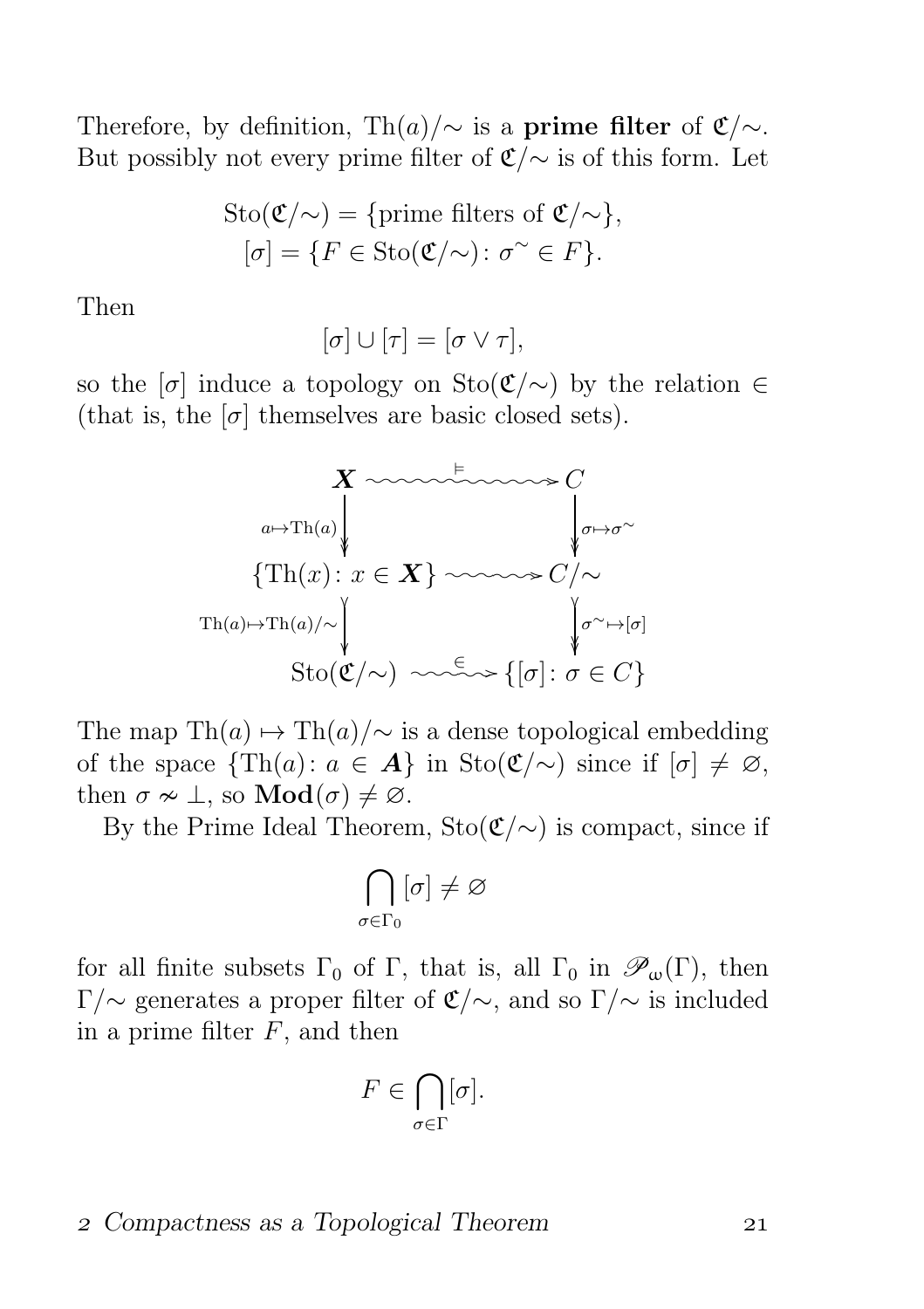Thus (except it may not be Hausdorff) Sto $(\mathfrak{C}/\sim)$  is a compactification of  $\{\text{Th}(a): a \in \mathbf{A}\}\$ . But the latter space can be any Kolmogorov space. In particular, it need not be compact.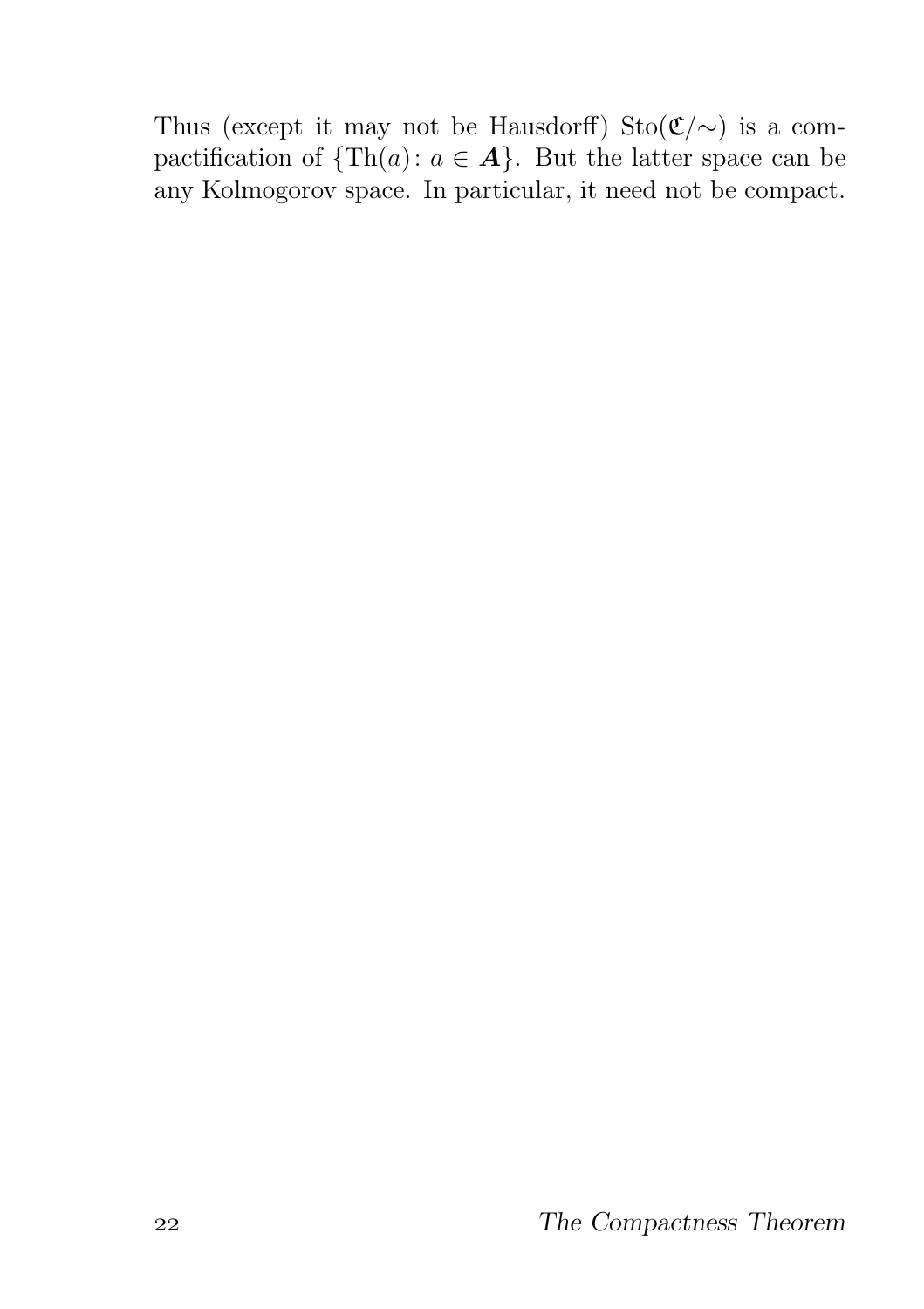# Compactness Proved

Suppose  $\Gamma \subset \text{Sen}_{\mathscr{S}}$  and is **consistent**, that is, every finite subset has a model. Why has  $\Gamma$  a model?

Skolem's approach  $(1922)$ , developed by Gödel  $(1930)$ , and then by Mal $\prime$ cev  $(1936, 1941)$  for the uncountable case, is first to show that, by adjusting  $\mathscr{S}$ , we may assume

- the sentences of  $\Gamma$  are in **Skolem normal form**, that is, prenex ∀∃ form;
- $\bullet$   $\mathcal S$  contains no operation symbols.

If a sentence

$$
\forall x_0 \cdots \forall x_{m-1} \ \exists y_0 \ \cdots \ \exists y_{n-1} \ \varphi
$$

has a model, then

• some structures with universe  $n + 1$ , that is,  $\{0, \ldots, n\}$ , are models of

$$
\exists \vec{y} \; \varphi(0,\ldots,0,\vec{y});
$$

• some of these embed in structures with universe  $2n + 1$ that are also models of

$$
\exists \vec{y} \; \varphi(1,0,\ldots,0,\vec{y});
$$

• some of these embed in structures with universe  $3n + 1$ that are also models of

$$
\exists \vec{y} \; \varphi(1,1,0,\ldots,0,\vec{y});
$$

• and so on.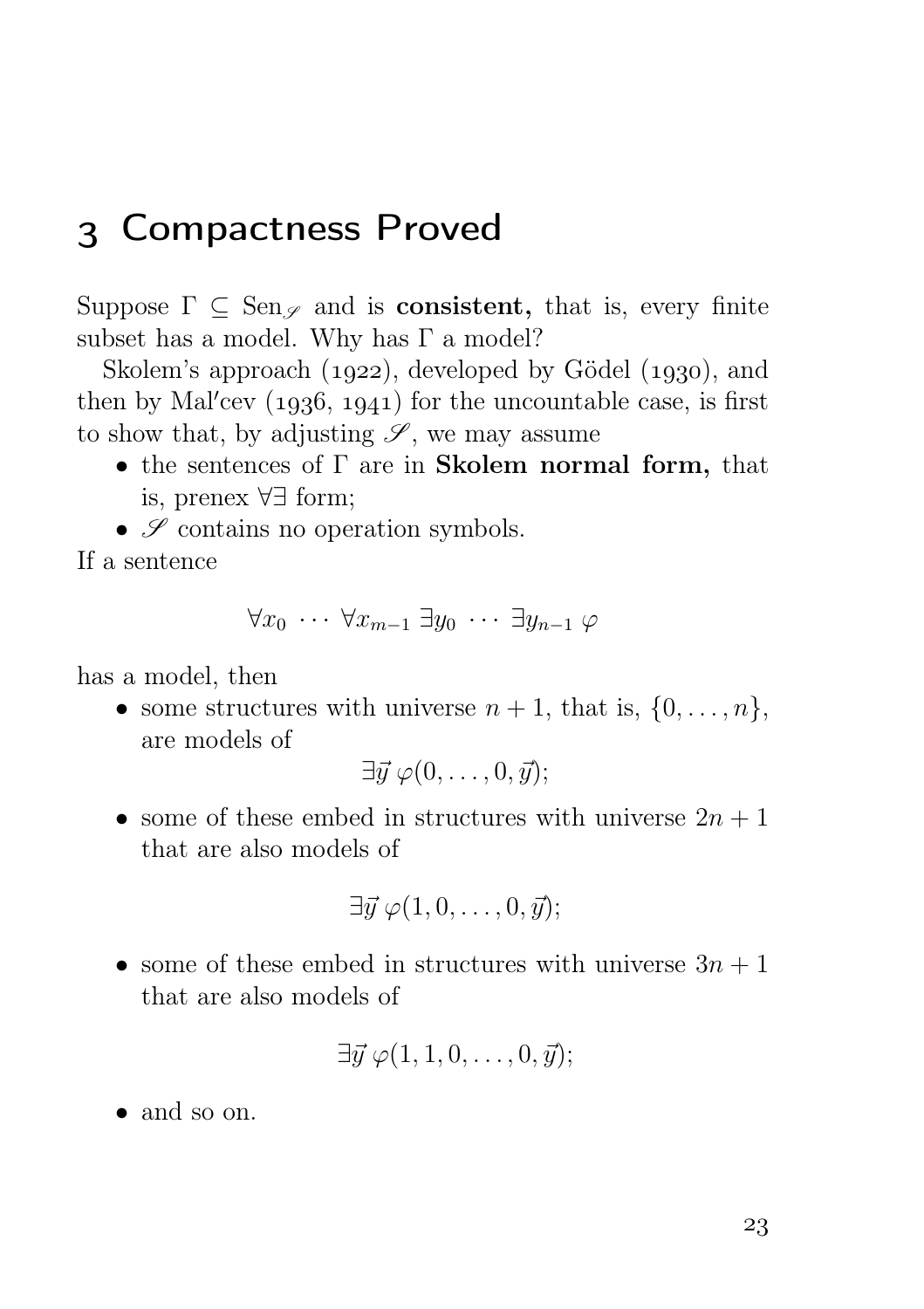Thus we obtain an infinite, finitely branching tree of structures. By König's Lemma  $(1926)$ , this tree has an infinite branch, whose union has universe  $\omega$  and is a model of each sentence

 $\exists \vec{y} \, \varphi(a_0, \ldots, a_{m-1}, \vec{y});$ 

therefore it is a model of  $\forall \vec{x} \exists \vec{y} \varphi$ . Similarly we obtain a model of any consistent set of sentences, though the uncountable case will use the Axiom of Choice.

But suppose we do not want to change  $\mathscr{S}$ . We say that  $\Gamma$ 

- is complete if it is consistent and, for all  $\sigma$  in Sen<sub> $\varphi$ </sub>, contains  $\sigma$  or  $\neg \sigma$ ;
- has witnesses if for every  $\varphi$  in  $\operatorname{Fm}\nolimits_{\varphi}(x)$  (the set of formulas of  $\mathscr S$  whose only free variable is x), for some constant symbol c of  $\mathscr{S}$ ,

$$
\Gamma \vdash \exists x \; \varphi \to \varphi(c).
$$

If it exists, a **canonical model** of  $\Gamma$  has universe consisting of the interpretations of the constant symbols of  $\mathscr{S}$ .

**Theorem** (Henkin 1949). A complete subset of Sen<sub>g</sub> with witnesses has a canonical model.

Corollary (Mal'cev 1941). The Compactness Theorem follows is a consequence of the Prime Ideal Theorem.

*Proof (Henkin)*. Given the consistent subset  $\Gamma$  of Sen<sub>g</sub>, we can obtain a set C of new constant symbols and a bijection

$$
\varphi\mapsto c_\varphi
$$

<sup>&</sup>lt;sup>1</sup>I cite Mal'cev as being the first to state the Compactness Theorem in full generality. I don't know that he referred to the Prime Ideal specifically; probably he did not.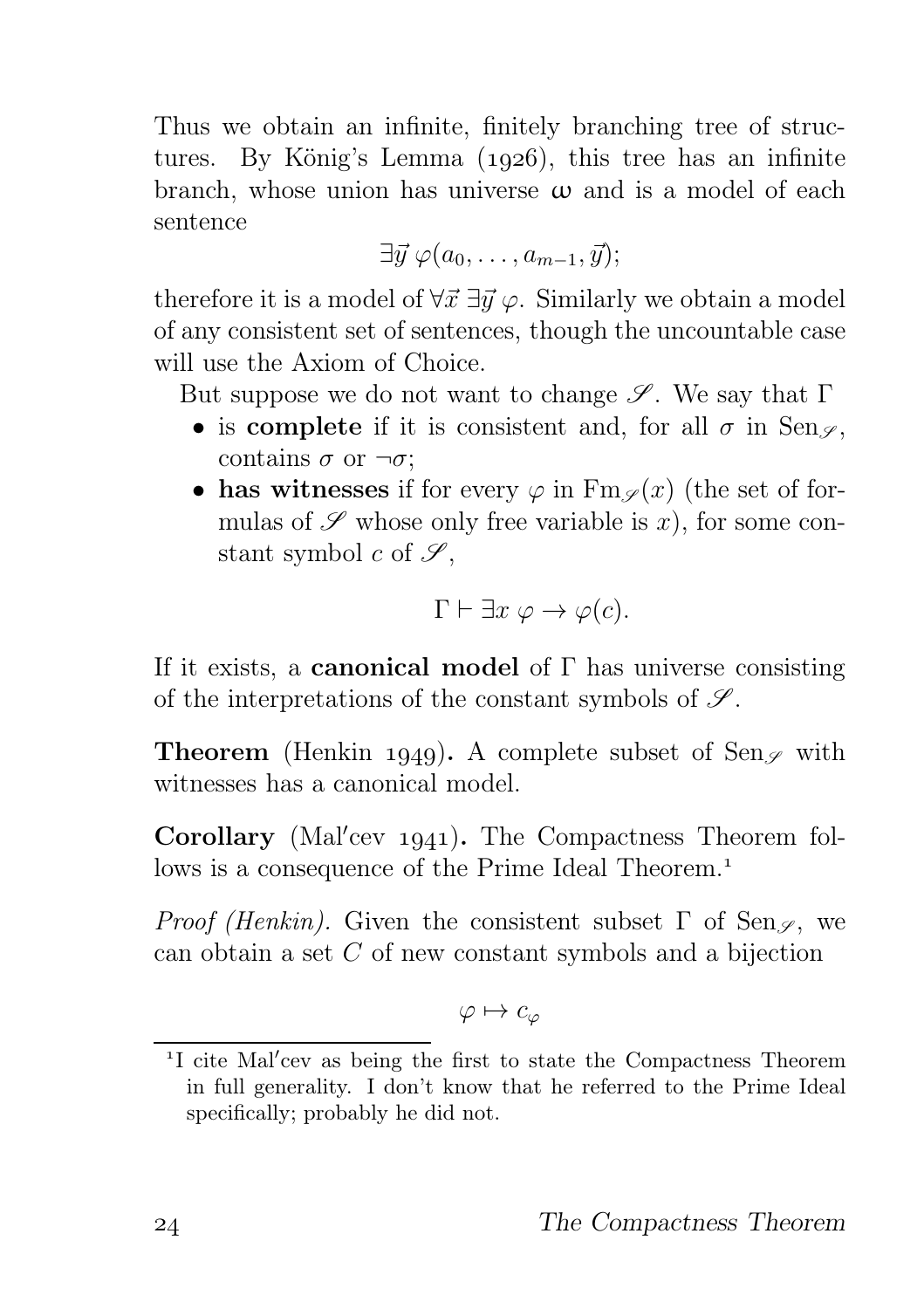from  $\text{Fm}_{\mathscr{S}(C)}(x)$  to  $C$ .<sup>2</sup> Now let

 $\Gamma^* = \Gamma \cup \{ \exists x \; \varphi \to \varphi(c_{\varphi}) \colon \varphi \in \mathrm{Fm}_{\mathscr{S}(C)}(x) \}.$ 

This is consistent and has witnesses, and the same is true of any complete subset of  $\text{Sen}_{\mathscr{S}(C)}$  that includes  $\Gamma^*$ . Such complete sets exist, by Lindenbaum's Theorem (on which there will be a tutorial); this theorem follows from the Prime Ideal Theorem. П

The converse is true by Henkin  $(1954)$ .

Another corollary of the Canonical Model Theorem is

**Łoś's Theorem** (1955). Given a signature  $\mathscr S$  and an index set I, suppose

- $(\mathfrak{A}_i : i \in I) \in \mathbf{Str}_{\mathscr{S}}^I;$
- $A = \prod_{i \in I} A_i;$
- for each i in I,  $\mathfrak{A}_i^*$  is the expansion of  $\mathfrak{A}_i$  to  $\mathscr{S}(A)$  such that

$$
a = (a_j : j \in I) \implies a^{\mathfrak{A}_i^*} = a_i;
$$

•  $\mathscr U$  is a prime filter, or **ultrafilter**, of  $\mathscr P(I)$ , that is,

 $\emptyset \notin \mathscr{U}$ ,  $I \in \mathscr{U}$ ,  $X \cup Y \in \mathscr{U} \iff X \in \mathscr{U}$  or  $Y \in \mathscr{U}$ ;

• for each  $\sigma$  in  $\text{Sen}_{\mathscr{S}(A)}$ ,

$$
\|\sigma\| = \{i \in I : \mathfrak{A}_i^* \vDash \sigma\};
$$

•  $T = \{ \sigma \in \text{Sen}_{\mathscr{S}(A)} : ||\sigma|| \in \mathscr{U} \}.$ 

#### 3 Compactness Proved 25

<sup>&</sup>lt;sup>2</sup>I originally had the bijection from  $\text{Fm}_{\mathscr{S}}(x)$  to C, but then recognized out loud that this was not quite right. One will obtain C as a disjoint union  $\bigcup_{n\in\omega}C_n$ , with bijections from  $\text{Fm}_{\mathscr{S}}(x)$  to  $C_0$ , and  $\text{Fm}_{\mathscr{S}(C_0)}(x) \setminus \text{Fm}_{\mathscr{S}}(x)$  to  $C_1$ , and  $\text{Fm}_{\mathscr{S}(C_{n+1})}(x) \setminus \text{Fm}_{\mathscr{S}(C_n)}(x)$  to  $C_{n+2}.$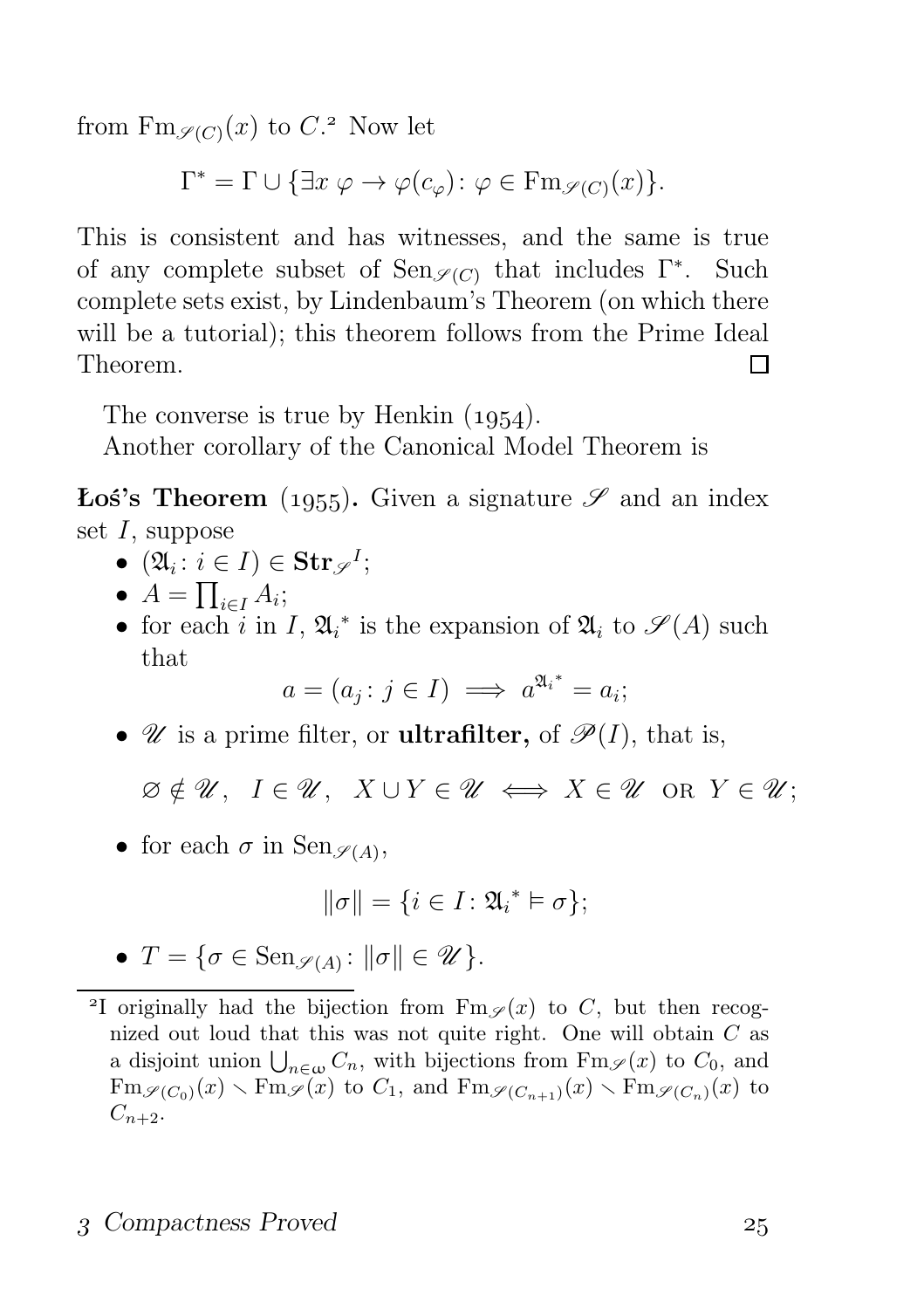By the Axiom of Choice,  $T$  has a canonical model, which is called the **ultraproduct** of  $(\mathfrak{A}_i : i \in I)$  with respect to  $\mathscr{U}$ .

*Proof.*  $T$  is consistent because<sup>3</sup>

$$
\sigma \in T \implies \|\sigma\| \in \mathcal{U} \implies \|\sigma\| \neq \varnothing,
$$
  

$$
X \in \mathcal{U} \& Y \in \mathcal{U} \implies X \cap Y \in \mathcal{U},
$$
  

$$
\|\sigma\| \cap \|\tau\| = \|\sigma \wedge \tau\|.
$$

Then T is complete because

$$
X \notin \mathscr{U} \iff I \setminus X \in \mathscr{U},
$$

$$
I \setminus \|\sigma\| = \|\neg \sigma\|.
$$

Finally, T has witnesses because if  $\varphi \in \text{Fm}_{\mathscr{S}(A)}(x)$ , then by the Axiom of Choice there is a, namely  $(a_i : i \in I)$ , in A such that

$$
\mathfrak{A}_{i}^{*} \vDash \exists x \varphi \iff \mathfrak{A}_{i}^{*} \vDash \varphi(a_{i}) \iff \mathfrak{A}_{i}^{*} \vDash \varphi(a),
$$

and thus

$$
\|\exists x \; \varphi\| = \|\varphi(a)\|,
$$
  

$$
\|\exists x \; \varphi \to \varphi(a)\| = I,
$$
  

$$
T \vDash \exists x \; \varphi \to \varphi(a).
$$

**Theorem** (Halpern  $\&$  Levy, 1971). The Prime Ideal Theorem does not imply the Maximal Ideal Theorem.

**Theorem** (Hodges, 1979). The Maximal Ideal Theorem implies the Axiom of Choice.

Running out of time, I did not write down arguments for consistency and completeness.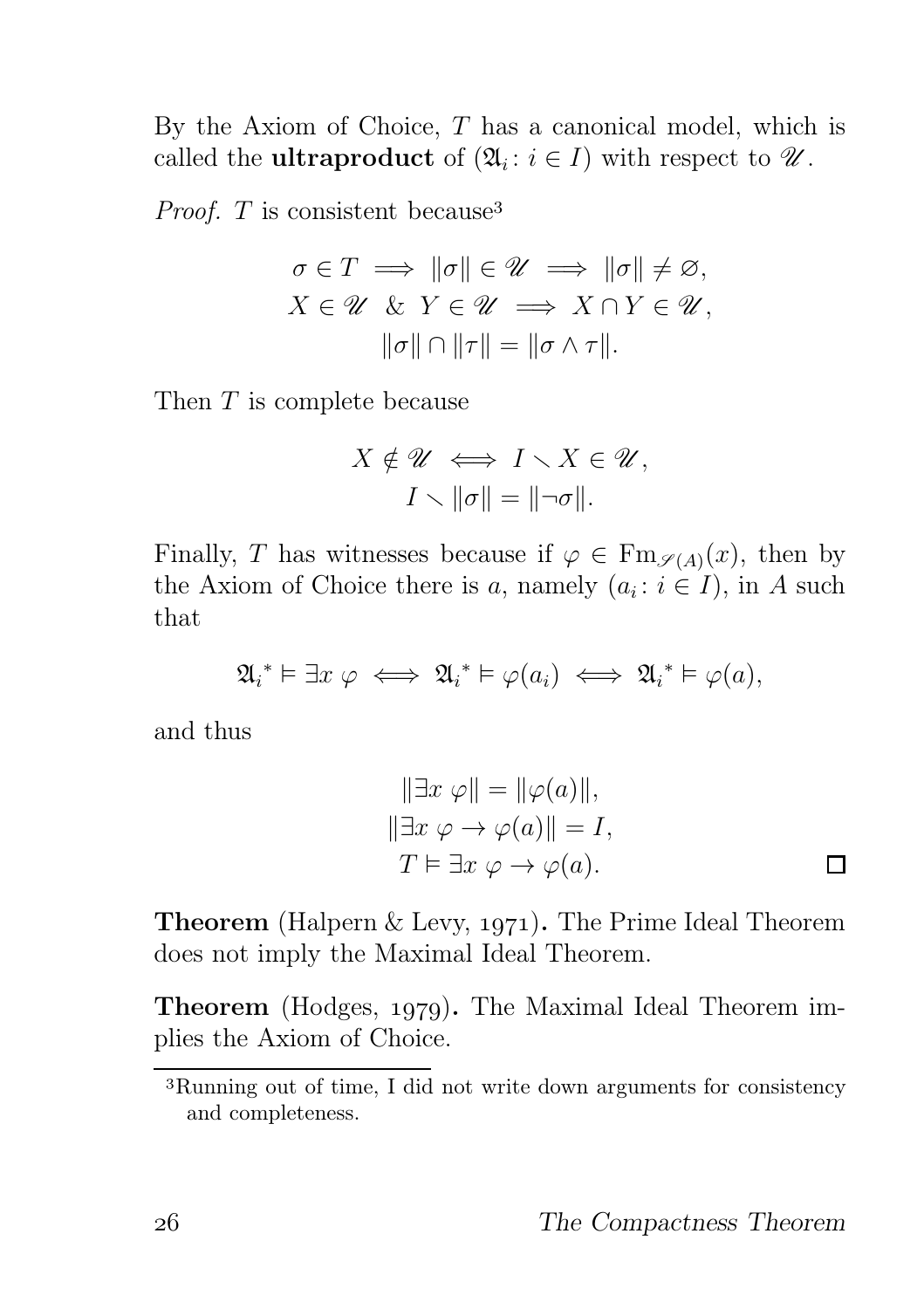Thus Łoś's Theorem is stronger than the Compactness Theorem. To prove the latter from the former, suppose every finite subset  $\Delta$  of  $\Gamma$  has a model  $\mathfrak{A}_{\Delta}$  (here we use the Axiom of Choice). Then there is an ultraproduct of  $(\mathfrak{A}_{\Delta} : \Delta \in \mathscr{P}_{\omega}(\Gamma))$ that is a model of  $\Gamma$ . Indeed,<sup>4</sup> if we let

$$
[\Delta] = \{ \Theta \in \mathscr{P}_{\omega}(\Gamma) \colon \Delta \subseteq \Theta \},
$$

then

$$
[\Delta] \cap [\Theta] = [\Delta \cup \Theta],
$$

so the  $[\Delta]$  generate a proper filter of  $\mathscr{P}(\mathscr{P}_{\omega}(\Gamma))$ . This filter is therefore included in an ultrafilter, which yields the desired ultraproduct.

In case  $\Gamma = \{\sigma_k : k \in \omega\}$ , we get

$$
\mathbf{Mod}(\sigma_0) \supseteq \mathbf{Mod}(\sigma_0 \wedge \sigma_1) \supseteq \mathbf{Mod}(\sigma_0 \wedge \sigma_1 \wedge \sigma_2) \supseteq \cdots
$$

as in the Cantor Intersection Theorem.

<sup>&</sup>lt;sup>4</sup>I did not have time to write down the details.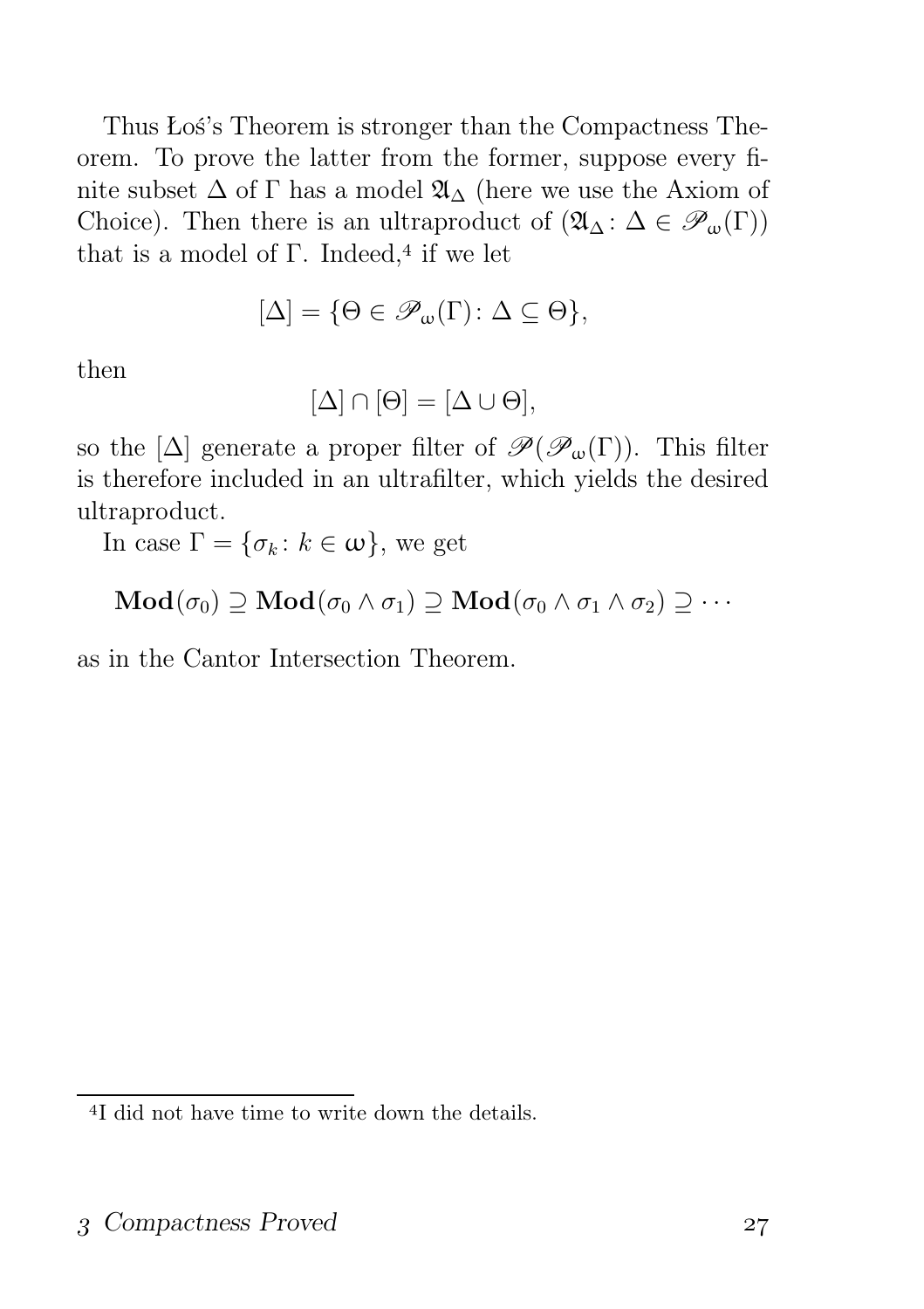# Bibliography

- [1] C. C. Chang and H. J. Keisler. *Model theory*. North-Holland Publishing Co., Amsterdam, third edition, 1990. First edition 1973.
- [2] John W. Dawson, Jr. The compactness of first-order logic: from Gödel to Lindström. *Hist. Philos. Logic*,  $14(1):15-37$ . 1993.
- [3] Richard Dedekind. Essays on the Theory of Numbers. I: Continuity and Irrational Numbers. II: The Nature and Meaning of Numbers. authorized translation by Wooster Woodruff Beman. Dover Publications Inc., New York, 1963.
- [4] Kurt Gödel. The completeness of the axioms of the functional calculus of logic. In van Heijenoort  $[19]$ , pages  $582-91$ . First published 1930.
- [5] J. D. Halpern and A. Lévy. The Boolean prime ideal theorem does not imply the axiom of choice. In Axiomatic Set Theory (Proc. Sympos. Pure Math., Vol. XIII, Part I, Univ. California, Los Angeles, Calif., 1967), pages 83-134. Amer. Math. Soc., Providence, R.I., 1971.
- [6] L. Henkin. Boolean representation through propositional calculus. Fund. Math.,  $41:89-96$ ,  $1954$ .
- [7] Leon Henkin. The completeness of the first-order functional calculus. *J. Symbolic Logic*,  $14:159-166$ ,  $1949$ .
- [8] Wilfrid Hodges. Krull implies Zorn. *J. London Math. Soc.*  $(z)$ .  $19(2):285-287, 1979.$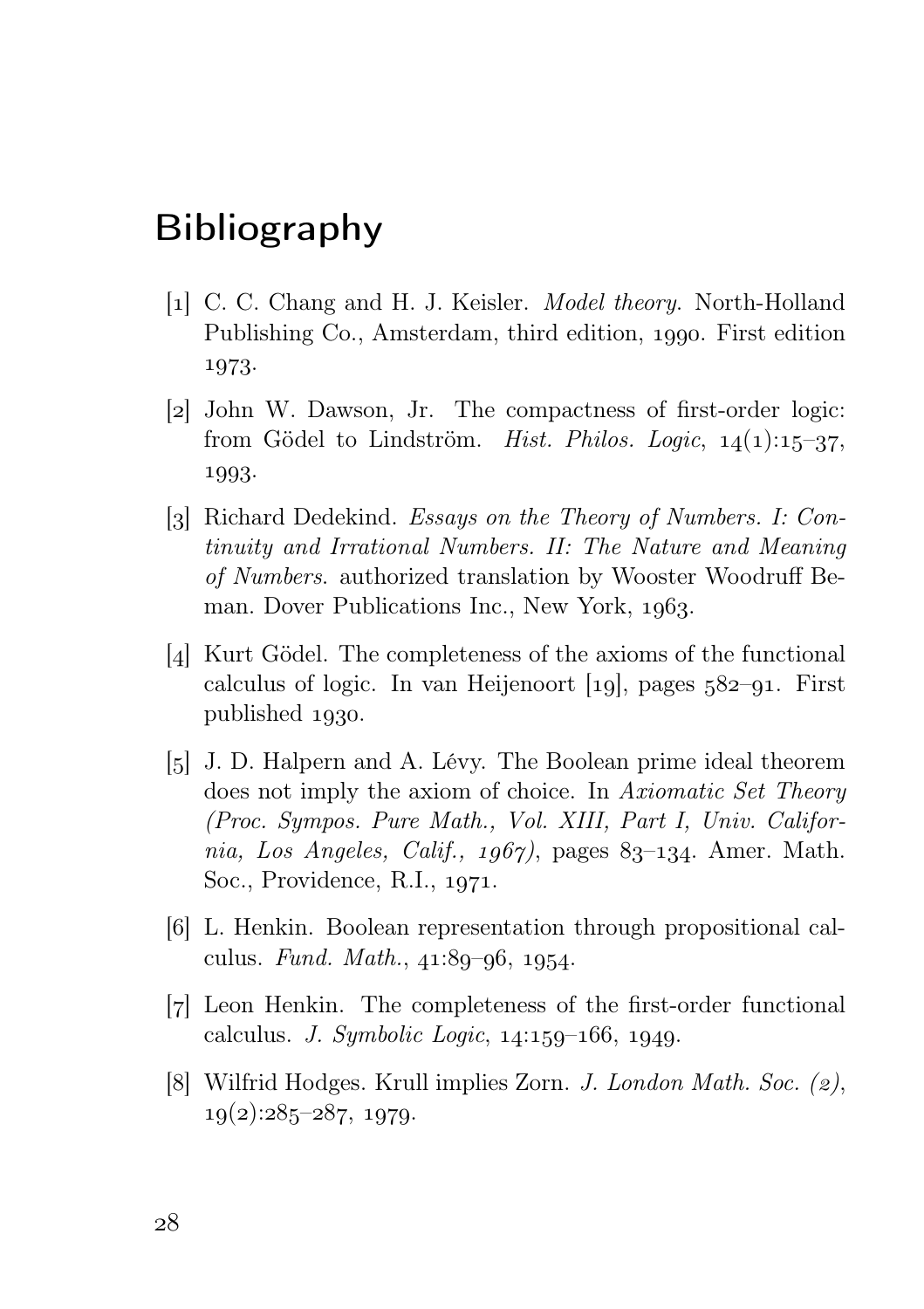- [9] Wilfrid Hodges. Model theory, volume  $42$  of Encyclopedia of Mathematics and its Applications. Cambridge University Press, Cambridge, 1993.
- [10] Christopher Hollings. Embedding semigroups in groups: not as simple as it might seem. Arch. Hist. Exact Sci.,  $68(5):641-$ 602, 2014.
- [11] Edmund Landau. Foundations of Analysis. The Arithmetic of Whole, Rational, Irrational and Complex Numbers. Chelsea Publishing Company, New York, N.Y., third edition, 1966. Translated by F. Steinhardt; first edition 1951; first German publication, 1929.
- [] Jerzy Łoś. Quelques remarques, théorèmes et problèmes sur les classes définissables d'algèbres. In Mathematical interpretation of formal systems, pages  $q8-113$ . North-Holland Publishing  $Co.,$  Amsterdam,  $1955.$
- [13] Anatoliĭ Ivanovič Mal'cev. A general method for obtaining local theorems in group theory. In The metamathematics of algebraic systems. Collected papers:  $1936-1967$  [15], chapter 2, pages  $15-21$ . First published in Russian in 1941.
- [14] Anatoliĭ Ivanovič Mal'cev. Investigations in the realm of mathematical logic. In *The metamathematics of algebraic systems*. Collected papers:  $1936-1967$  [15], chapter 1, pages 1-14. First published in German in 1936.
- [15] Anatoliĭ Ivanovič Mal'cev. The metamathematics of algebraic systems. Collected papers:  $1936-1967$ . North-Holland Publishing Co., Amsterdam-London, 1971. Translated, edited, and provided with supplementary notes by Benjamin Franklin Wells, III, Studies in Logic and the Foundations of Mathematics, Vol. 66.

Bibliography 29